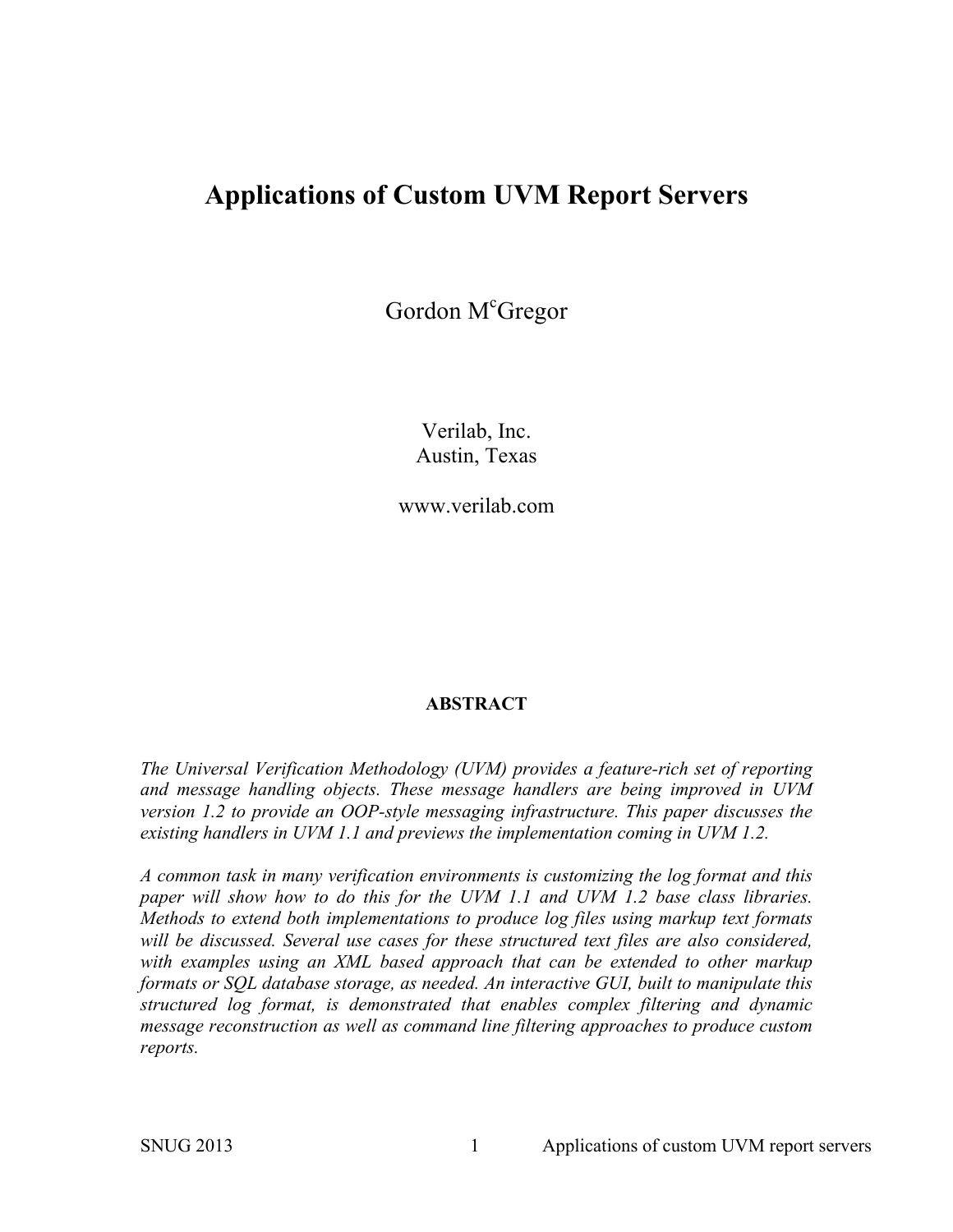## **Table of Contents**

| 1.  |  |
|-----|--|
| 2.  |  |
| 3.  |  |
| 4.  |  |
| 5.  |  |
| 6.  |  |
| 7.  |  |
| 8.  |  |
| 9.  |  |
| 10. |  |
| 11. |  |
| 12. |  |
| 13. |  |
| 14. |  |
| 15. |  |
| 16. |  |

# **Table of Figures**

| Figure 9 Adding verbosity display information to a custom report server for UVM 1.1.10 |  |  |  |  |  |
|----------------------------------------------------------------------------------------|--|--|--|--|--|
|                                                                                        |  |  |  |  |  |
|                                                                                        |  |  |  |  |  |
|                                                                                        |  |  |  |  |  |
|                                                                                        |  |  |  |  |  |
|                                                                                        |  |  |  |  |  |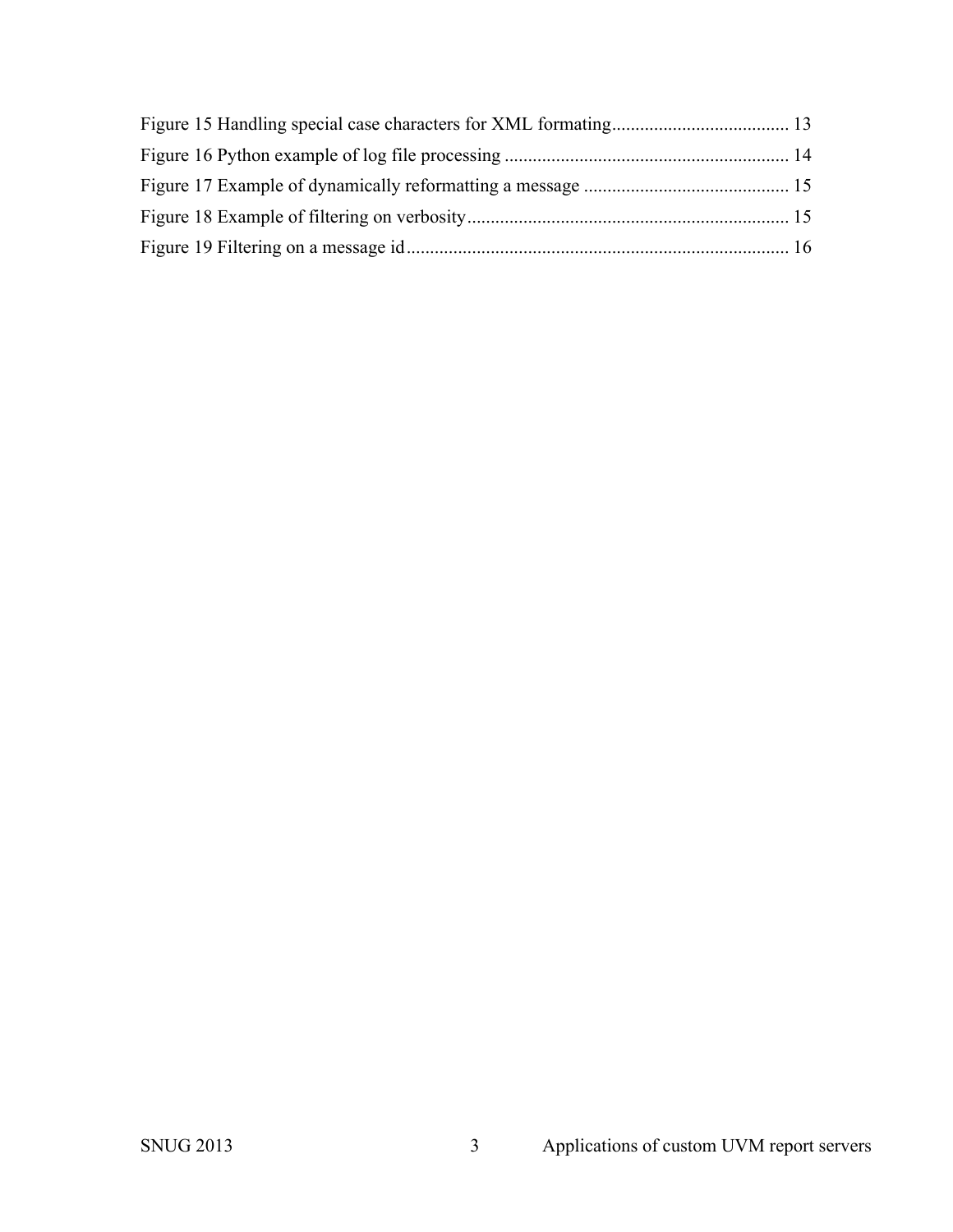## **1. Introduction**

The Universal Verification Methodology (UVM) [1] is the most commonly used verification methodology in the industry. When using the UVM, much of a verification engineer's time is spent running and debugging testcases, both while developing a testbench and also when running regressions and driving towards coverage closure. The UVM provides a rich set of logging objects that are used to produce text log files, with fine-grained control over the levels of verbosity and message filtering. These logs, along with waveforms, are typically the main source of information used when debugging a failing test. Powerful IDEs and GUI interactive debugging tools are available to debug SystemVerilog, but the length of simulation time often makes their use less practical than using the text logs and waveforms to find the cause of a failure. Simulations produce copious log messages, from many sources within the testbench, tracking the operation of the various subsystems. It can be difficult to quickly get a sense of the flow of the test, while still recording sufficient detail to find the root cause of an issue.

Tools are available [4, 5] that post process log files and attempt to extract additional meaning or structure from a UVM log. These tools are entirely dependent on the specific format string used within the UVM report handler to construct messages. Any change made to this format typically will break tools that parse UVM logs. These tools use regular expressions to extract structure from the messages so require knowledge about the structure of each message and expect fields to be in a known order and relationship. This tight coupling between log parsers and the message generator is not ideal and makes the current solutions less flexible than they could be.

While these post-processing tools are tied to the message format within the library, it is a frequent request within verification teams to be able to change that message format. There are several motivations for this. Often the main string of the message is obfuscated by the surrounding meta-data, describing the originating object, originating file, message severity, plus several other pieces of ancillary data about any given message. While this meta-data can be very useful in understanding the context of a given entry, it also tends to distract the eye when trying to understand the flow of a test. This is particularly true of the FILE and LINE macros that provide detailed information of the originating source file and line number for a given message. This can be vital, in certain circumstances, to find where a message is coming from, but the rest of the time it is almost completely redundant from the perspective of trying to understand a test. As a result, most users run their simulations with this information disabled, only enabling it when truly necessary. This requires a repeat simulation run to capture this additional data, which wastes time and compute cycles. A more useful situation would be to be able to selectively view this sort of meta-data, on demand, without having it visible the majority of the time.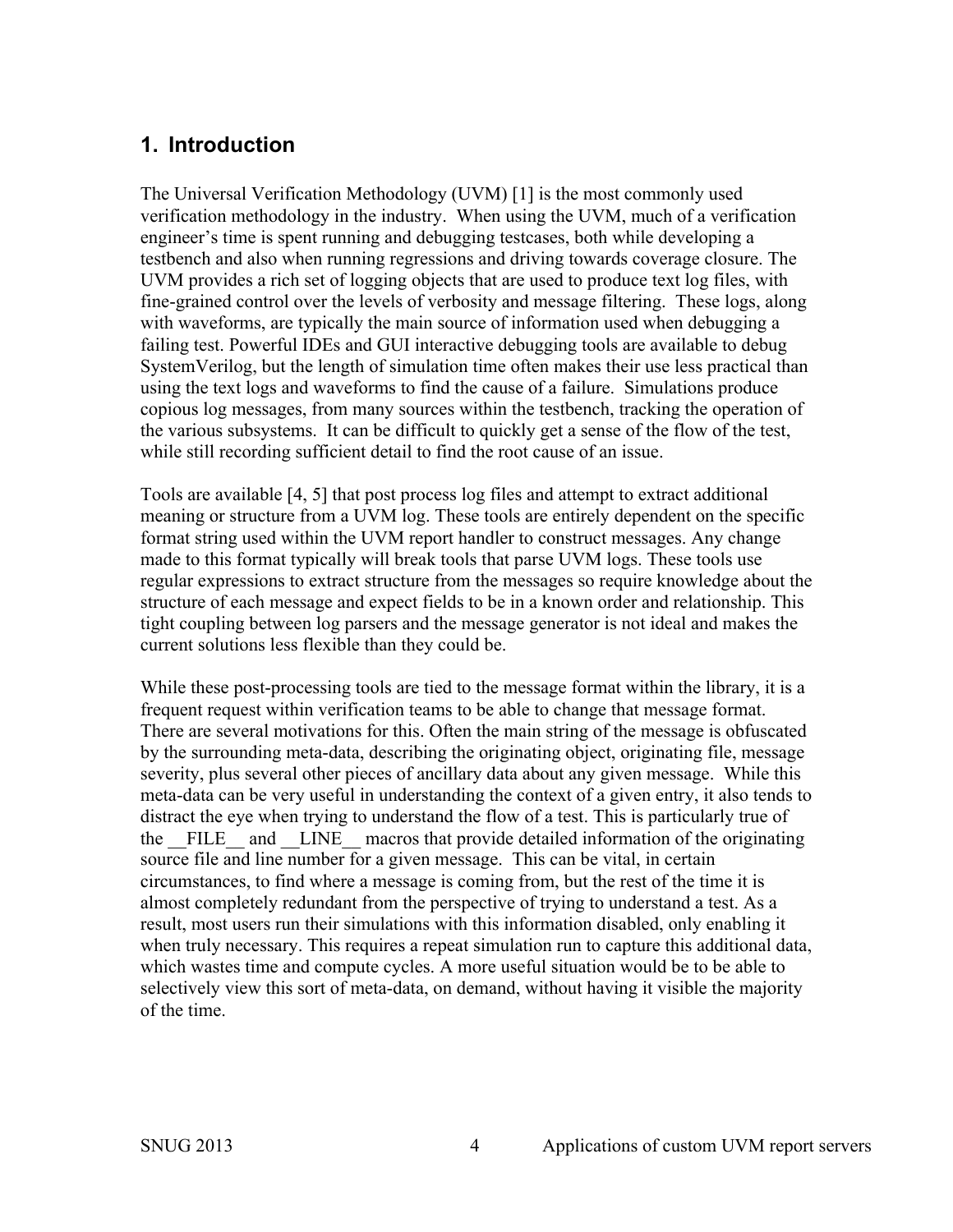## **2. The Problem With the Standard Message Format**

As an example of the problem, Figure 1 shows a message with all the available metadata. The actual message gets pushed far to the right of the screen, making it difficult to even view without line wrapping. In the example below, the real 'message' is not visible until column 230, or, more typically, wrapped so that a useful message would appear on every third line. This is in a simple testbench (the Ubus example that ships with the UVM source code), with a shallow hierarchy and with a not very deep file structure. More complex file structures and hierarchies push the message further to the right.

UVM\_INFO

```
/home/gmcgregor/src/sv/uvm_latest/distrib/examples/integrated/ubus/sv/ubus_master_monitor
.sv(205) @ 3030: uvm test top.ubus example tb0.ubus0.masters[0].monitor
[uvm_test_top.ubus_example_tb0.ubus0.masters[0].monitor] Covergroup 'cov_trans' coverage: 
32.083332
```
#### **Figure 1 Example message with all meta-data enabled**

If we then disable the occasionally useful FILE and LINE context information from the message (by defining UVM\_REPORT\_DISABLE\_FILE\_LINE at compilation time) we get a message similar to the one shown in Figure 2.

UVM\_INFO @ 3030: uvm\_test\_top.ubus\_example\_tb0.ubus0.masters[0].monitor [uvm\_test\_top.ubus\_example\_tb0.ubus0.masters[0].monitor] **Covergroup 'cov\_trans' coverage: 32.083332**

#### **Figure 2 Example message removing \_\_FILE\_\_ and \_\_LINE\_\_ info**

Even with the file information removed, the remaining meta-data, particularly the object name and context ID fields, push the message far to the right hand columns of the log, or wrapped around making the log structure difficult to visually parse. This example also highlights a common problem where the message id field is provided by *get full name()* or *get* type name(). This is in general a bad idea as it usually just adds redundant information to the log. The object name is already included prior to the context ID in any given message string. Using *get\_type\_name()* does occasionally provide some useful information, if type overrides are being used but often this is redundant in the log. This convention of using *get\_full\_name()* or *get\_type\_name()* was shown in some of the standard UVM examples and as a result has spread in tutorials. A better approach is to define useful additional contexts for messages and use those in place of repeating the type or object naming. (e.g., NOVIF for missing virtual interfaces, COV for coverage related messages and so on). Making these simplifications would give messages such as the one shown in Figure 3. In this case the message starts in column 79, right at the point that most tools will wrap messages and still continues on to the second line.

UVM\_INFO @ 3030: uvm\_test\_top.ubus example\_tb0.ubus0.masters[0].monitor [COV] **Covergroup 'cov\_trans' coverage: 32.083332**

#### **Figure 3 Example message with abbreviated IDs**

The style of message shown in Figure 3 is about as simplified as messages can get, without modifying the report handler. The desire to get more readable messages is often the motivation for changing this. There are also some additional reasons. The default messages do not indicate what level verbosity was used for a given message, which is a

SNUG 2013 5 Applications of custom UVM report servers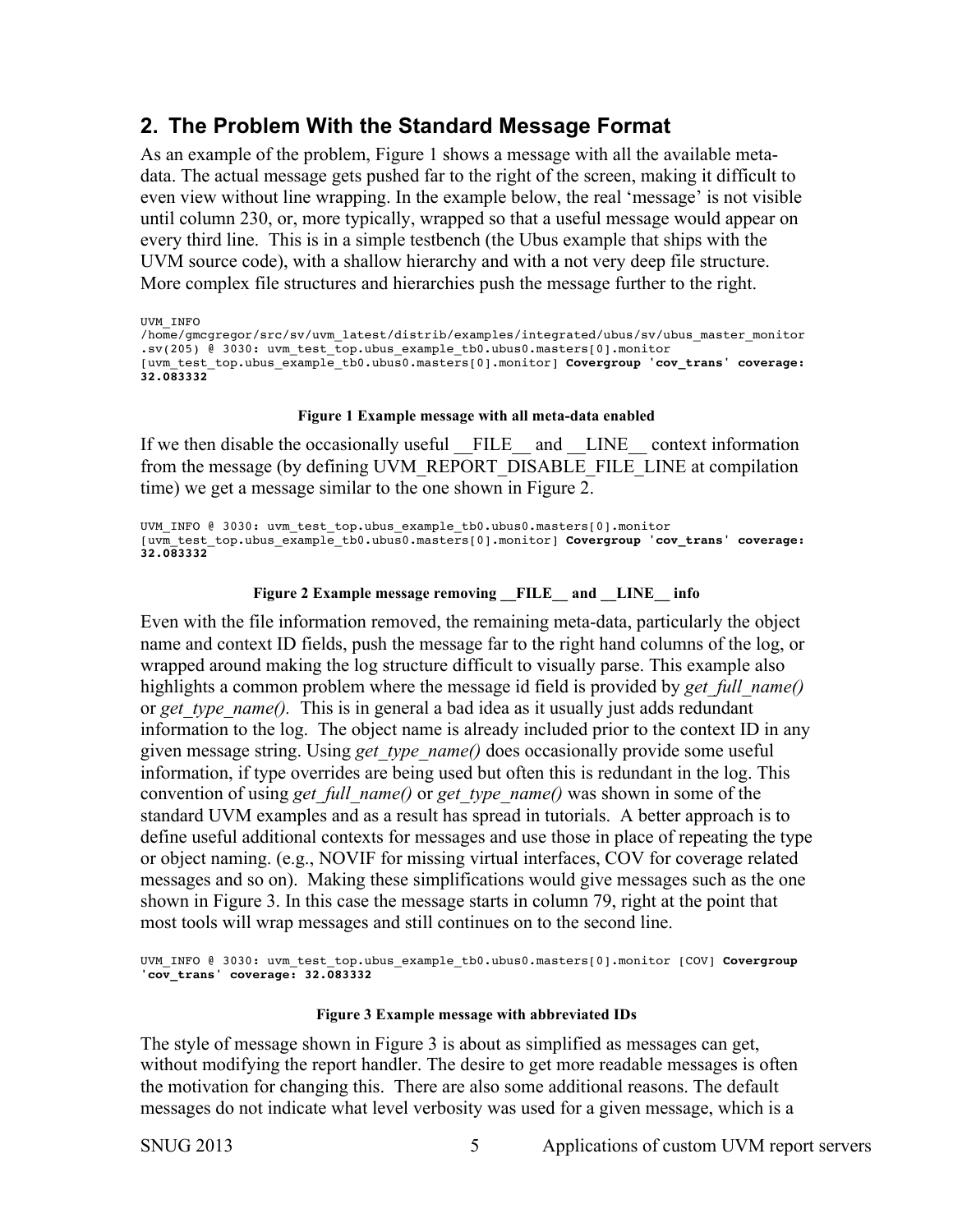strange oversight. Message verbosities, (e.g., UVM\_HIGH, UVM\_LOW, UVM\_DEBUG, etc.) are a useful indicator of the level of importance of a given message – with the UVM\_LOW and UVM\_NONE verbosities being typically the most important messages, giving an overview of the test flow and the higher verbosity messages providing increasing detail. The default handler only provides the severity context for a message (e.g., UVM\_INFO, UVM\_ERROR). Another reason to change the message format is to use different time unit formatting (either by changing the units used or adding unit suffixes (e.g., ns). One final reason is to constrain the maximum size of message fields, such as the name and context id fields, so that for example, only the final 20 characters of the name are used, which is often sufficient to provide useful context without the entire hierarchy.

```
UVM_HIGH (3030ns) masters[0].monitor [COV] Covergroup 'cov_trans' coverage: 32.083332
```
#### **Figure 4 Example custom message**

Figure 4 provides an example of how a custom message might be structured, using the verbosity in place of severity for UVM\_INFO messages, while potentially still using the severity for warnings and errors. The name field is truncated to the last two hierarchical identifiers and the context ID uses 'COV' to indicate the coverage context for the message. The main message in this case now starts on column 43, which is some improvement over the original column 230 with all meta-data included, in Figure 1.

Given this example, the motivation to modify the message handler is clear. Luckily the UVM provides a simple mechanism to achieve this.

### **3. Replacing the Standard Message Handler in UVM 1.1**

Every object in the UVM extends from the basic *uvm\_report\_object* class, which implements the standard reporting methods. (*uvm\_report\_info*, *uvm\_report\_warning*, *uvm\_report\_error, uvm\_report\_fatal* and other supporting methods). The implementation of these methods delegate the reporting task to a *uvm\_report\_handler* instance and its associated *report* method. The *report* method in the handler implements some severity level filtering, then passes the message on to the singleton global instance of a *uvm\_report\_server.* The actual message composition and logging occurs in this global report server.

There are also global static versions of the reporting methods that are used when messages are generated that aren't within the context of a UVM object. These static implementations use an instance of *uvm\_top* to access the reporting subsystem.

For each of the reporting methods, there are equivalent macro implementations. It is recommended that you use the macro versions of the reporting methods in most cases because of some efficiencies they provide and common errors they help avoid. The *`uvm\_info* macro is a replacement for *uvm\_report\_info*. The macros will only call the underlying method if the verbosity controls are such that the message would be printed. Often messages are constructed using expensive string operations such as, *\$sformatf* and particularly for high verbosity messages, these may be being called frequently while never being displayed. The macros help to curtail the processing overhead in these cases.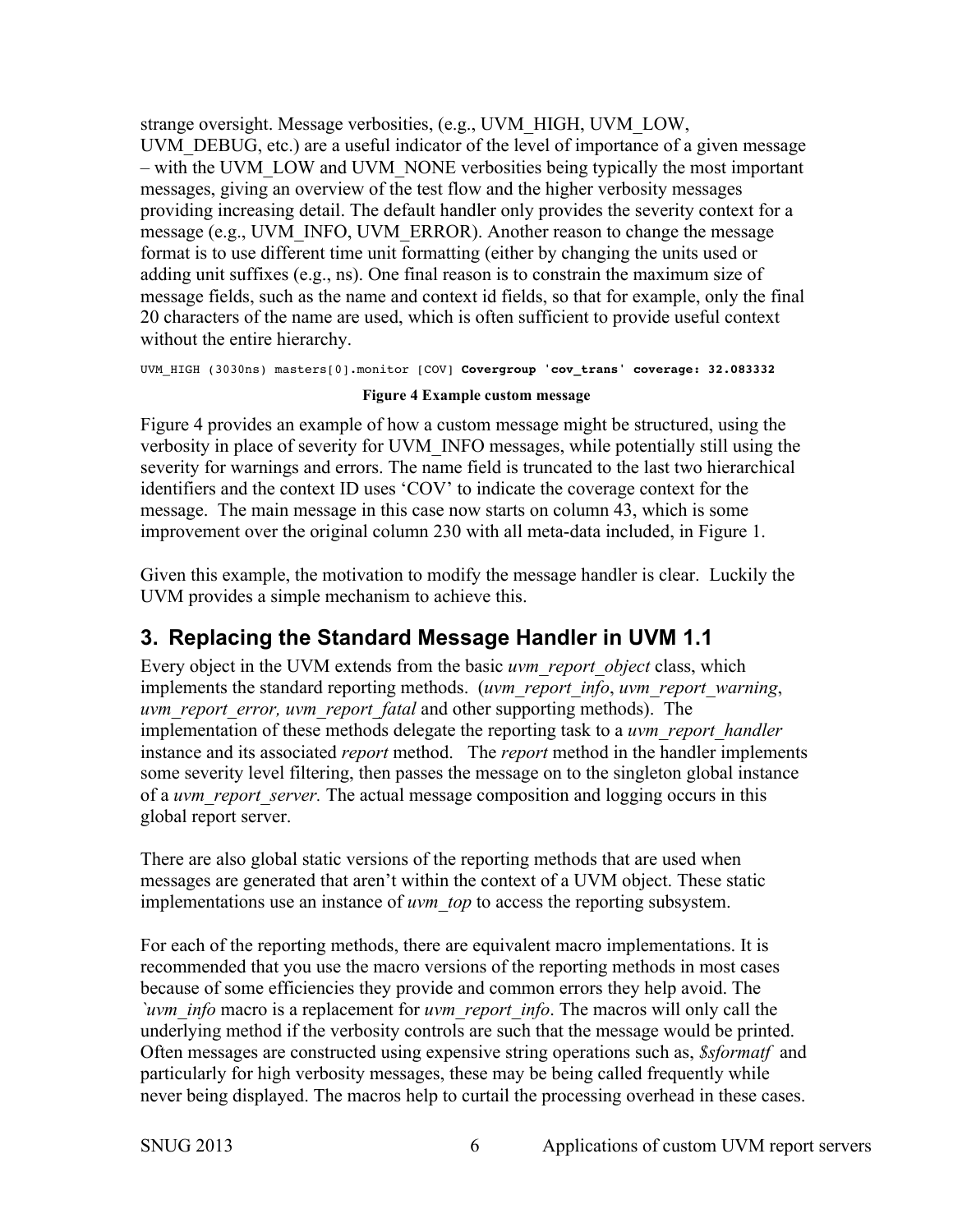Using the macros also enforces a verbosity setting of UVM\_NONE for the warning, error and fatal types of messages. This avoids mistakenly disabling these messages by setting a lower verbosity threshold. Particular warnings or errors can still be controlled via the report handler methods, but the macros avoid a common pitfall with the verbosity settings.

To change the default message format, you simply have to replace the global report server with your own implementation, as shown in Figure 5. This custom report server is sub classed from *uvm\_report\_server* and for the basic changes, such as those described in section 1, only needs to re-implement two methods; the constructor and the *compose message* method.

```
import uvm_pkg::*;
`include "uvm_macros.svh"
class custom_report_server extends uvm_report_server;
 uvm_report_server_old_report_server;
   uvm_report_global_server global_server;
   function new(string name = "custom_report_server"); 
     super.new();
    set name(name);
     global_server = new();
     old_report_server = global_server.get_server();
     global_server.set_server(this);
   endfunction
virtual function string compose_message(
       uvm_severity severity,
       string name,
       string id,
      string message,
      string filename,
       int line
       );
    uvm severity type sv;
     string time_str;
     string line_str;
     sv = uvm_severity_type'(severity);
     $swrite(time_str, "%0t", $realtime);
     case(1)
       (name == "" && filename == ""):
      return \{sv.name(), w \in w, time_str, " [", id, "] ", message};<br>(name != "" && filename == ""):
 (name != "" && filename == ""):
         return {sv.name(), " @ ", time_str, ": ", name, " [", id, "] ", message};
 (name == "" && filename != ""):
           begin
                $swrite(line_str, "%0d", line);
                return {sv.name(), " ",filename, "(", line_str, ")", " @ ", time_str, "
[", id, "] ", message};
            end
      (name != " " & & filename != ""):
            begin
               $swrite(line_str, "%0d", line);
                return {sv.name(), " ", filename, "(", line_str, ")", " @ ", time str, ":
", name, " [", id, "] ", message};
            end
     endcase
   endfunction
```
#### **Figure 5 Extending the default report server implementation for UVM 1.1**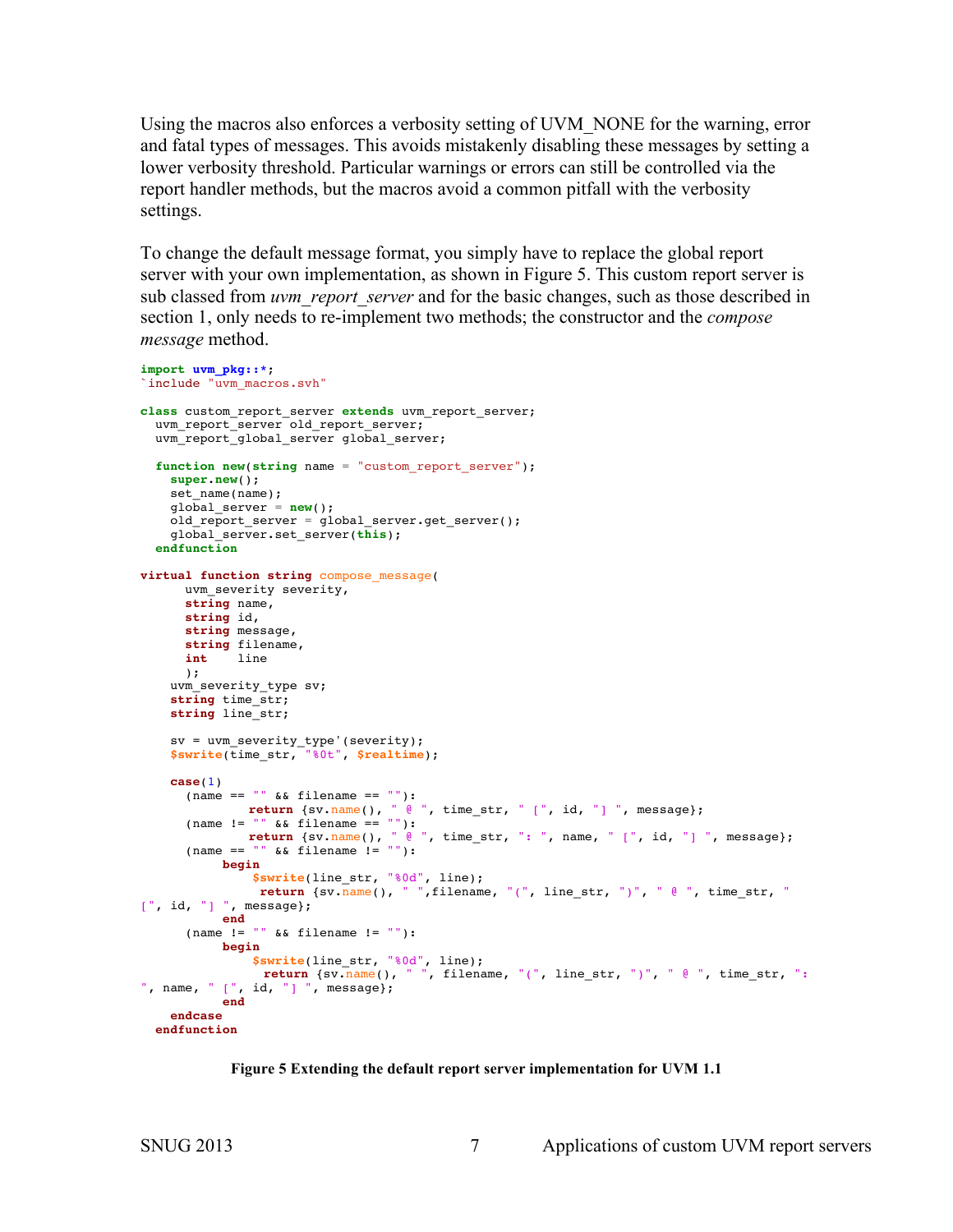To use the custom server, create an instance of it within your test class as shown in Figure 6,

```
`include "custom_report_server.svh"
// Base Test
class example_base_test extends uvm_test;
   `uvm_component_utils(example_base_test)
    custom_report_server report_server = new();
```
#### **Figure 6 Instantiating a custom report server**

That's all that is required. The actual message customization occurs in the *compose\_message*, where you can change the existing format, in each of the *return* lines, or replace the existing code to generate a return message format of your own from scratch.

## **4. Changes in UVM 1.2**

The reporting subsystem in UVM version 1.2 is receiving a revamp, to streamline some of the method calls and present a more object-oriented API. The default message formats should be the same between UVM 1.1 and UVM 1.2 to keep the base class library backward compatible, particularly for tools that use log files as golden references.

Instead of passing each piece of meta-data as a separate argument, *uvm\_report\_message* objects have been introduced, which help to simplify message passing through the reporting hierarchy. Additionally the message verbosity is now contained within this message object, making it simpler to include this within the message output, just by changing the *compose\_message* function. The relevant fields within the *uvm\_report\_message* object are shown in Figure 7.

```
class uvm_report_message extends uvm_object;
 uvm severity type severity;
  string id;
  string message;
  int verbosity;
  string filename;
  string context_name;
  uvm_action action;
```
#### **Figure 7 The new UVM 1.2 report message object's fields**

The basic approach for replacing the global report server remains the same, with a few small changes, as shown in Figure 8. Note in particular that the *uvm\_report\_server*  constructor now takes a name argument, so there is no need for a distinct *set\_name* call in the constructor of the new report server. The main change is that the compose function has been renamed to *compose\_report\_message* from *compose\_message* and it now takes one *uvm\_report\_message* argument.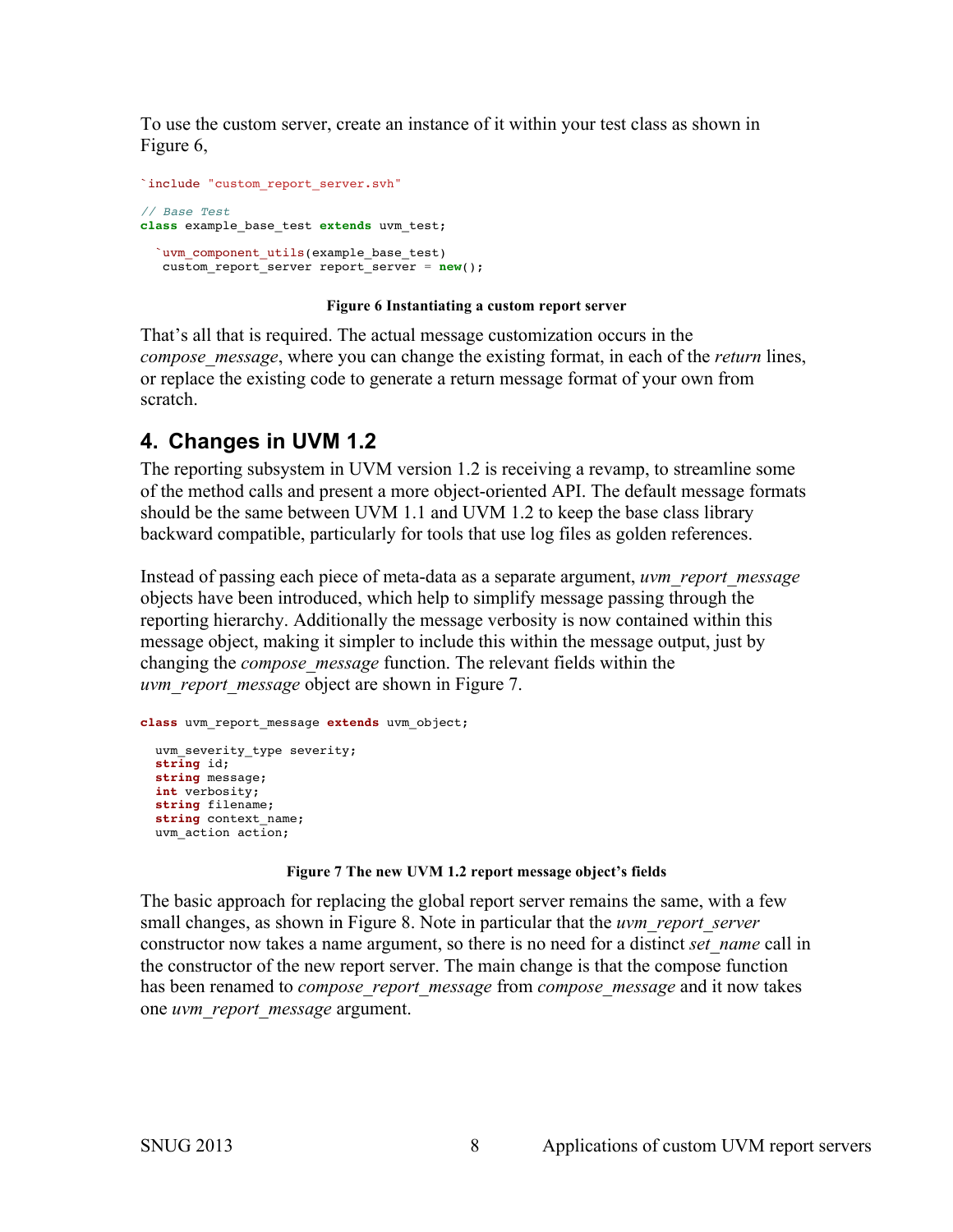```
import uvm_pkg::*;
`include "uvm macros.svh"
class custom_report_server extends uvm_report_server;
  uvm_report_server old_report_server;
   uvm_report_global_server global_server;
  function new(string name = "custom_report_server"); 
    super.new(name);
     global_server = new();
     old_report_server = global_server.get_server();
     global_server.set_server(this);
   endfunction
function string convert verbosity to string(int verbosity);
    uvm_verbosity l_verbosity;
     if ($cast(l_verbosity, verbosity)) begin
         convert_verbosity_to_string = l_verbosity.name();
     end else begin
       string 1 str;
        l_str.itoa(verbosity);
         convert_verbosity_to_string = l_str;
     end
   endfunction
virtual function string compose report message(uvm report message report message);
     string sev_string;
    string verbosity string;
   string filename_line_string;
     string time_str;
     string line_str;
    string context_str;
    sev string = report message.severity.name();
   verbosity string = convert verbosity to string(report message.verbosity);
     if (report_message.filename != "") begin
       line_str.itoa(report_message.line);
      filename line string = {report message.filename, "(", line str, ") "};
     end
     // Make definable in terms of units.
     $swrite(time_str, "%0t", $time);
     if (report_message.context_name != "")
      context str = {} \frac{1}{e} \frac{1}{e}, report message.context name};
     compose_report_message = {sev_string, " ", filename_line_string, "@ ", 
       time_str, ": ", report_message.report_handler.get_full_name(), context_str,
       " [", report_message.id, "] ", report_message.convert2string()};
   endfunction
```
#### **Figure 8 Extending the default report server implementation for UVM 1.2**

Note that the verbosity is now available in the compose function and there is a new function *convert* verbosity to string. As the verbosity is an integer with some defined intermediate values (*UVM\_DEBUG, UVM\_HIGH*) etc., the translation to a string has to consider the potential to use those intermediate values.

One common modification to make to the message format is to replace the severity string with the verbosity level, in cases where the severity is *UVM\_INFO* and leave it as the severity string for the other levels of severity. This means that warnings, errors and fatals are marked as before, but adding additional INFO verbosity information, without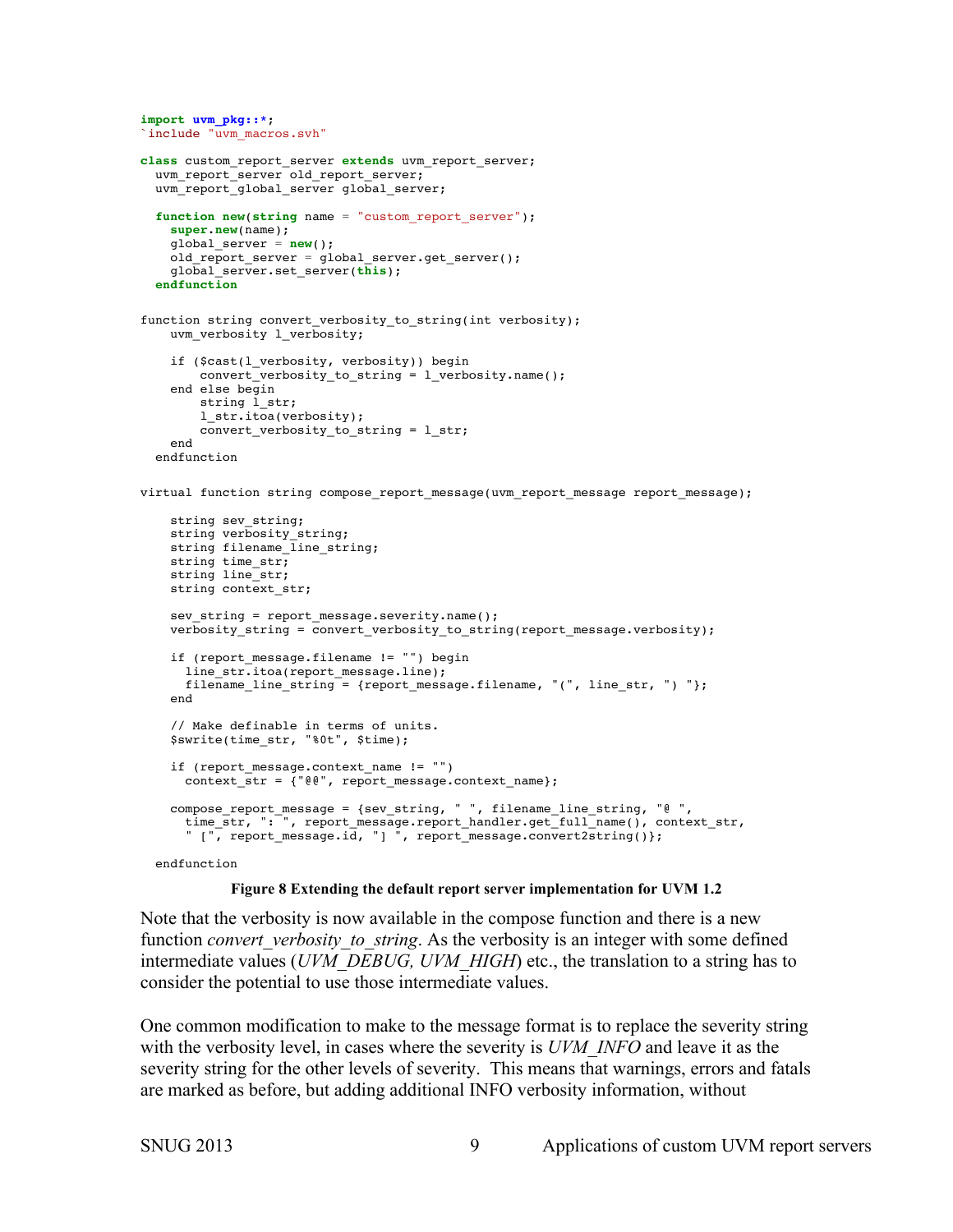increasing the overall message width. This can be done easily in the compose function in the reporting hierarchy, once the verbosity is available.

In contrast, if you are using version 1.1 or older versions of the UVM, it is a little more involved to modify the library to access verbosity information in a message composition function. The approach, shown in Figure 9, is to override the function *report* that calls the *compose message* function, to generate the message string. At this point, replace the *compose\_message* call with a similar function, which takes an additional verbosity argument. This function then generates the message that will be passed on to the *process\_report* function as normal.

```
 virtual function void report(
     // … portions of the report function removed for clarity
    if(report_ok) begin
      m = custom_compose_message(severity, verbosity_level, name, id, message, filename, 
line); 
      process_report(severity, name, id, message, a, f, filename,
                      line, m, verbosity_level, client);
    end
  endfunction
  virtual function string custom_compose_message (
      uvm_severity severity,
      int verbosity_level,
      string name,
      string id,
      string message,
      string filename,
      int line
 );
 // … compose message as normal
```
#### **Figure 9 Adding verbosity display information to a custom report server for UVM 1.1**

So far, we've covered how to extend and replace the existing text based message logging server. This does allow a user to change the format of each message, but it has limited usefulness. Ideally, all of the pieces of meta-data about a message would be available and the user should be able to pick and chose dynamically which pieces of the message are shown. Occasionally you will care about the FILE and LINE information, so it should be available without re-running a simulation. At other times, the context information or hierarchical location of a message source is critical information and it should be possible to see it. The majority of the time this information just gets in the way of seeing what is happening in a given test. A more useful approach would be to allow the message composition to be controlled dynamically by a viewer, allowing the messages to be reformatted to change the information provided.

Perhaps more importantly than this reformatting of the message is the ability to selectively filter and fold messages throughout the logfile. A very useful capability is to change the verbosity level of the log messages shown; collapsing down to a UVM\_NONE or UVM\_LOW level of verbosity to understand the high-level flow of a test, and then expand particular sections to higher levels of verbosity to dive into the details of what is happening in a test. Additionally, being able to filter on the other metadata in the message can be a very powerful technique; isolating messages from a single monitor or driver, tracing a given transaction through the log and so on.

SNUG 2013 10 Applications of custom UVM report servers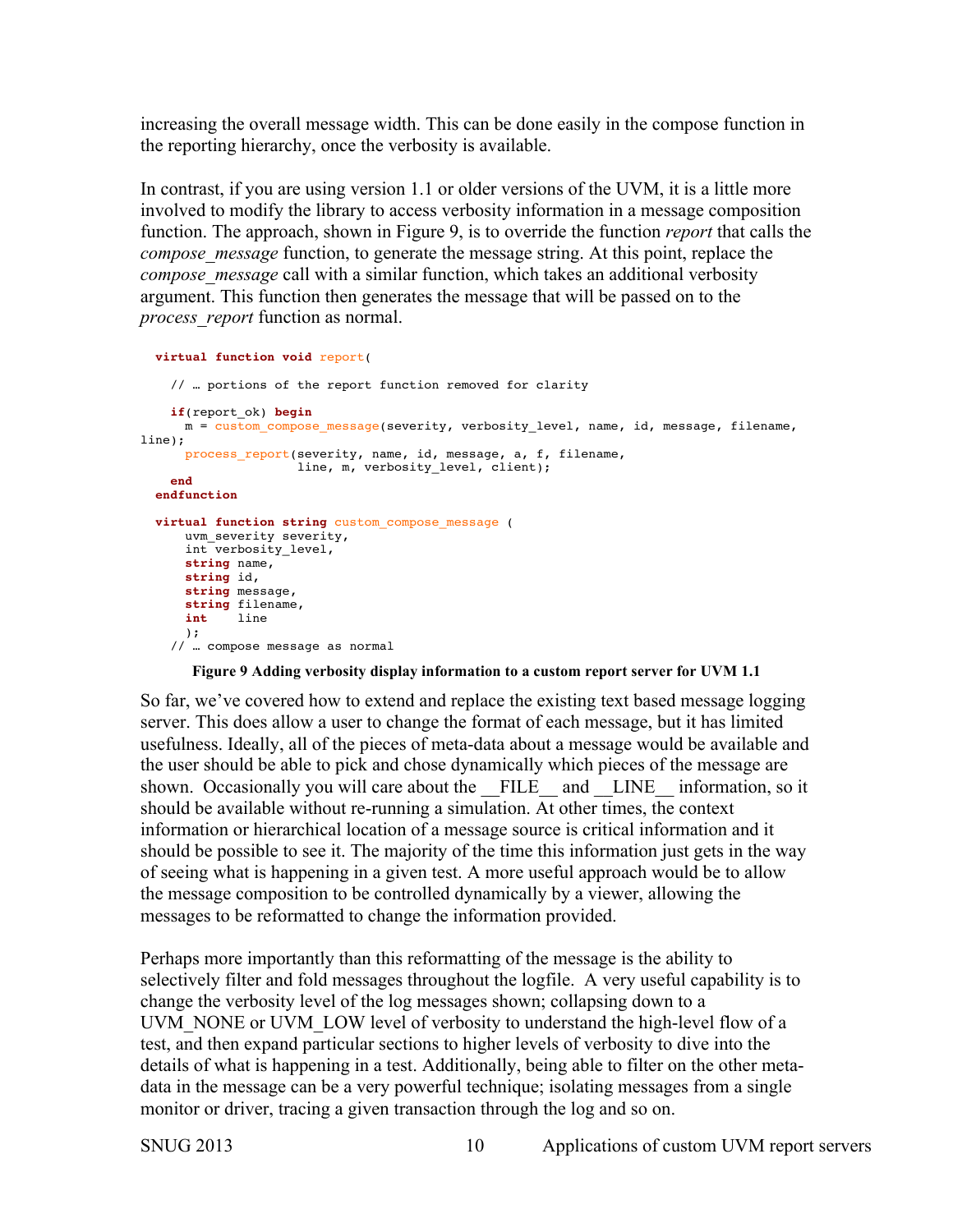It is possible to re-extract or infer all of this meta-data from a fully expanded text log, using regular expressions and similar parsing techniques, but there is a simpler, more reliable and more powerful method available, using standard techniques from the software world.

## **5. A Better Approach: Markup Log Formats**

Markup languages are often used to create combined human- and machine-readable documents. In particular, the Extensible Markup Language (XML) [2] has seen widespread industry adoption. This standard format defines an approach based on tags to demark data, along with associated metadata. XML is designed to be extended to implement a variety of different document formats and is well suited to the logging problem discussed in this paper. Rather than composing the message along with selected pieces of metadata at runtime, we can store each message with all of the relevant metadata in an XML formatted log file. The selection of relevant metadata and construction of the final message to display can then be deferred to a later time. This log file can then post-processed in a variety of different ways to generate log messages.

Post processing an XML format is much less error-prone than using regular expressions to parse a plaintext log file. Changes in the metadata will not break tools that understand the existing attributes. The tools easily handle minor changes in format and there are a large number of standardized approaches to manipulating XML. Filtering standards, such as EXtensible Stylesheet Language (XSLT) [3], can be used to provide a style sheet to quickly process a log to present a designer-friendly overview of the flow of a test, without diving into the details. Log checkers can more accurately search for error conditions, by looking for actual errors, without being sensitive to valid, informational messages such as '*inserting an error*'. These types of messages about error injection often require waivers or obscure spellings (e.g., e\_r\_r\_o\_r) to avoid incorrectly indicating a failing test when plain text logs are used.

Given an XML based log it is also straightforward to develop interactive viewing and filtering tools or custom analyzers as will be shown later.

One criticism of XML is that it is somewhat heavyweight, with tags surrounding every feature in the file. Lighter weight formats like the JavaScript Object Notation (JSON) and YAML Ain't Markup Language (YAML) that use structure and indentation were also considered but have been rejected in favor of XML, because of the improved reliability of the XML format. If stray messages get into the log, from other parts of the simulation (e.g., an IP using *\$display* statements or other non-UVM messaging formats) these can be more easily recognized by an XML parser and captured as alternative message sources. In the lighterweight markup languages, these sort of unstructured messages injected in the log would cause parse errors that would be difficult to recover from in an elegant way.

For this application, we define an XML format, without actually implementing a formal schema. The structure is kept very simple. All log documents start with an XML header,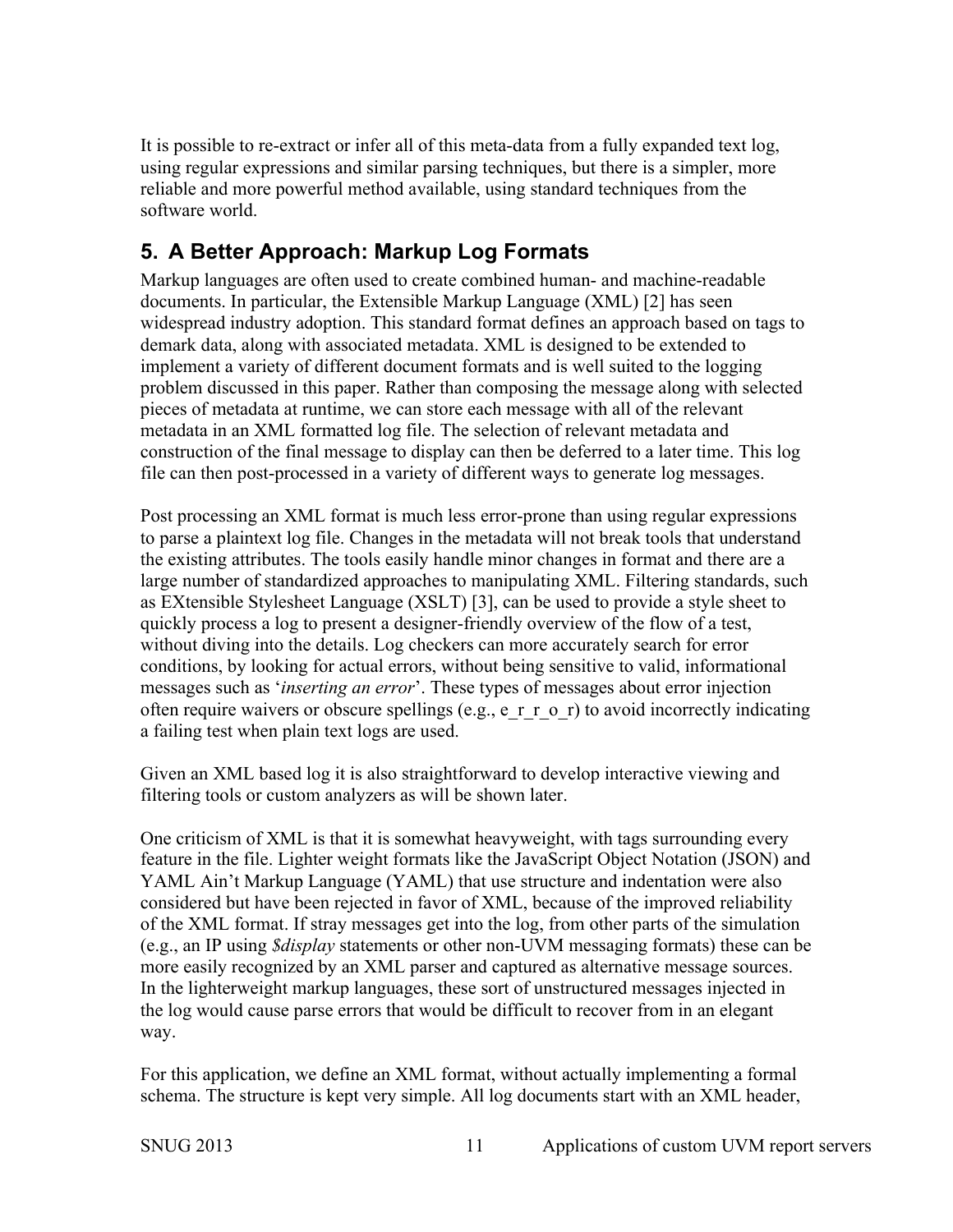displayed by overriding the *report\_header* method in the *uvm\_report\_server*. This method allows you to print a custom header prior to logging messages and is perfect for constructing an XML log file. Most of the header is standard boilerplate. Note that we provide a style sheet (*uvm.xsl*) which provides a mechanism to specify a standard way to render the log file in a web browser. The final tag of the header is the *<log*> tag, that is being defined here as the top-level container for all of the log messages to follow.

<?xml version="1.0" encoding="UTF-8"?> <?xml-stylesheet type="text/xsl" href="uvm.xsl"?>  $<sub>non1</sub>$ </sub>

#### **Figure 10 XML log header format**

Similarly the log format is closed using a final tag, inserted in the *report\_footer* function in the extension of *uvm\_report\_server*. This function is the pair of *report\_header* and provides a useful entry point to close the log file and insert a final closing tag.

 $<$ /log>

#### **Figure 11 XML log footer format**

Between the opening *<log>* and closing *</log*> tags, the custom report server inserts tagged elements that represent each message output by the simulation. A message starts with an opening *<msg>* tag that has several attributes associated with it. These attributes are all of the meta-data that is defined for an UVM message. The main element of a *<msg>* is the actual text of the message string. Anything else detected in a log is considered a message coming from a non-UVM source so it can be easily extracted and captured.

<msg verbosity="100" severity="UVM\_INFO" file="/home/gmcgregor/src/sv/uvm\_latest/distrib/examples/integrated/ubus/sv/ubus\_master\_m onitor.sv" line="205" id="uvm\_test\_top.ubus\_example\_tb0.ubus0.masters[0].monitor" **time**="2580" >Covergroup cov\_trans coverage: 32.083333</msg>

#### **Figure 12 XML message format**

## **6. Generating XML in SystemVerilog**

The XML packaging for the message data is implemented in a very similar way to modifying the normal message format. The main change is in the final compose message function, which takes all the pieces of metadata and generates an appropriate XML message element. We define two generator functions, *xle()* and *xla()* that are used to compose the message, shown in Figure 13. *xla()* creates an attribute pair from a name string and a value. *xle()* similarly creates the overall element tag and combines the attributes and message string.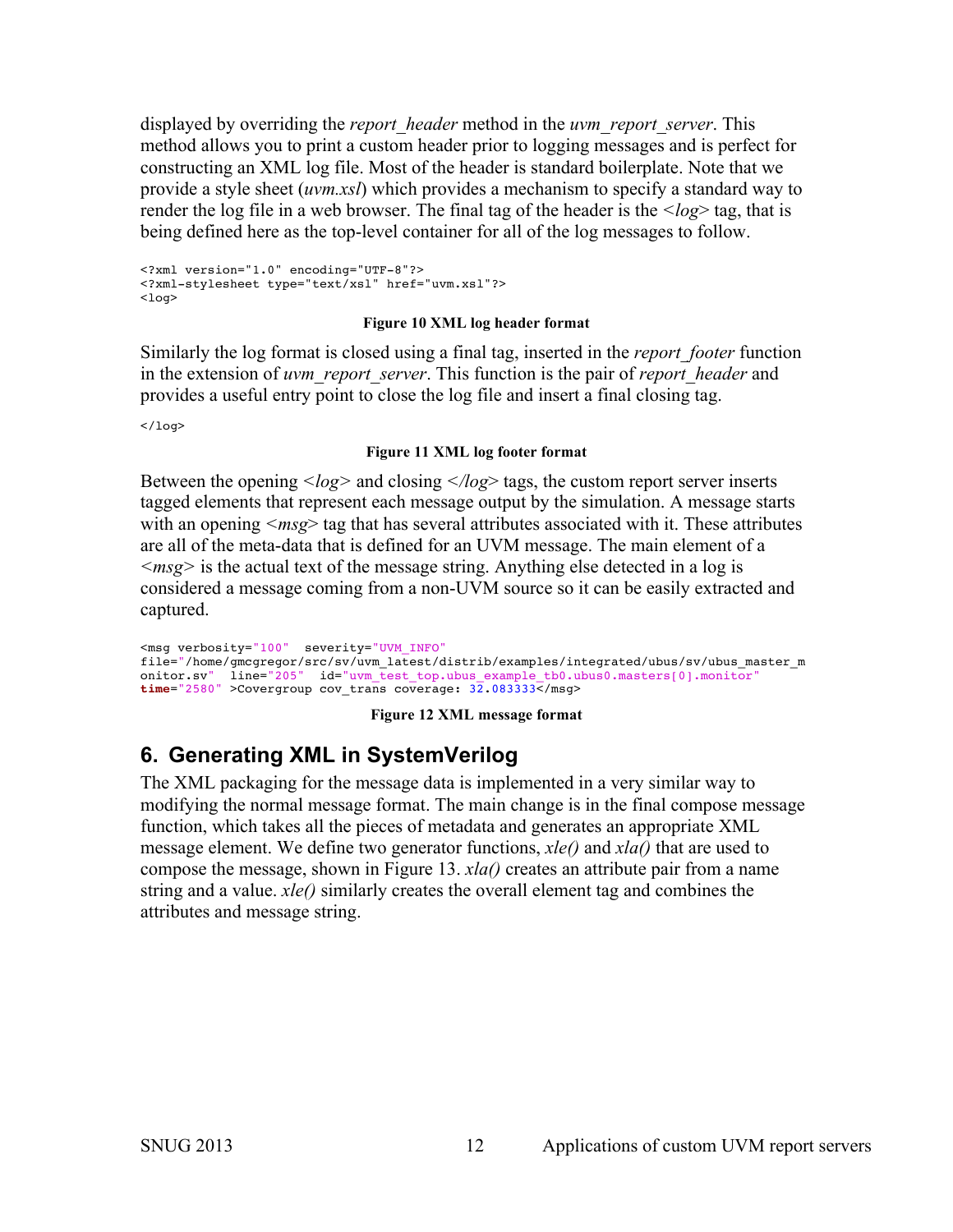```
 // Function: xla
 // XML Attribute
 // Generate an XML attribute ( tag = "data" )
 function string xla(string tag, string data);
 xla="";
   if (data != "") begin
    xla = {" ", tag, "=\"", sanitize(data), "\" "};
  end
 endfunction
   // Function: xle
   // XML Element
   // Generate an XML element ( <tag attributes>data</tag> )
 function string xle(string tag, string data, string attributes="");
 xle = " " if (data != "") begin
   xle = {"<", tag, attributes, ">", sanitize(data), "</", tag, ">\n"};
   end
 endfunction
```
#### **Figure 13 Generator functions for XML attributes and elements**

Using these two generator functions, the final message is constructed as shown in Figure 14, bundling all of the metadata as attributes, attached to the message element.

```
 compose_xml_message = xle("msg", message,
 {xla("verbosity", verbosity_str), 
 xla("severity", severity_string),
                        xla("file", filename),
                        xla("line", line_str),
                         xla("id", id),
                         xla("time", time_str),
                        xla("context", name) });
```

```
Figure 14 Generating an XML element in SystemVerilog
```
One final thing that has to be considered is handling special case characters within XML data. There are several reserved characters in XML that have special meaning, that need to be translated to predefined strings. Those are listed in the *replacements* associative array and the function *sanitize()* is used to switch any of these reserved characters within the output messages or metadata.

```
string replacements[string] = '{ "<" : "&lt;",
                                 "\&" :: "& ^",
                                 ">' : ">",
                                  " " " " * <b>apos</b>;""\"": """
 };
   // Function: sanitize
   //
  // Given an unencoded input string, replaces illegal characters for XML data format
  function string sanitize(string data);
   for(int i = data.length() - 1; i >= 0; i--) begin if (replacements.exists(data[i])) begin
         data = {data.substr(0,i-1), replacements[data[i]], data.substr(i+1, data.len()-
1)};
      end
    end
    return data;
   endfunction : sanitize
```
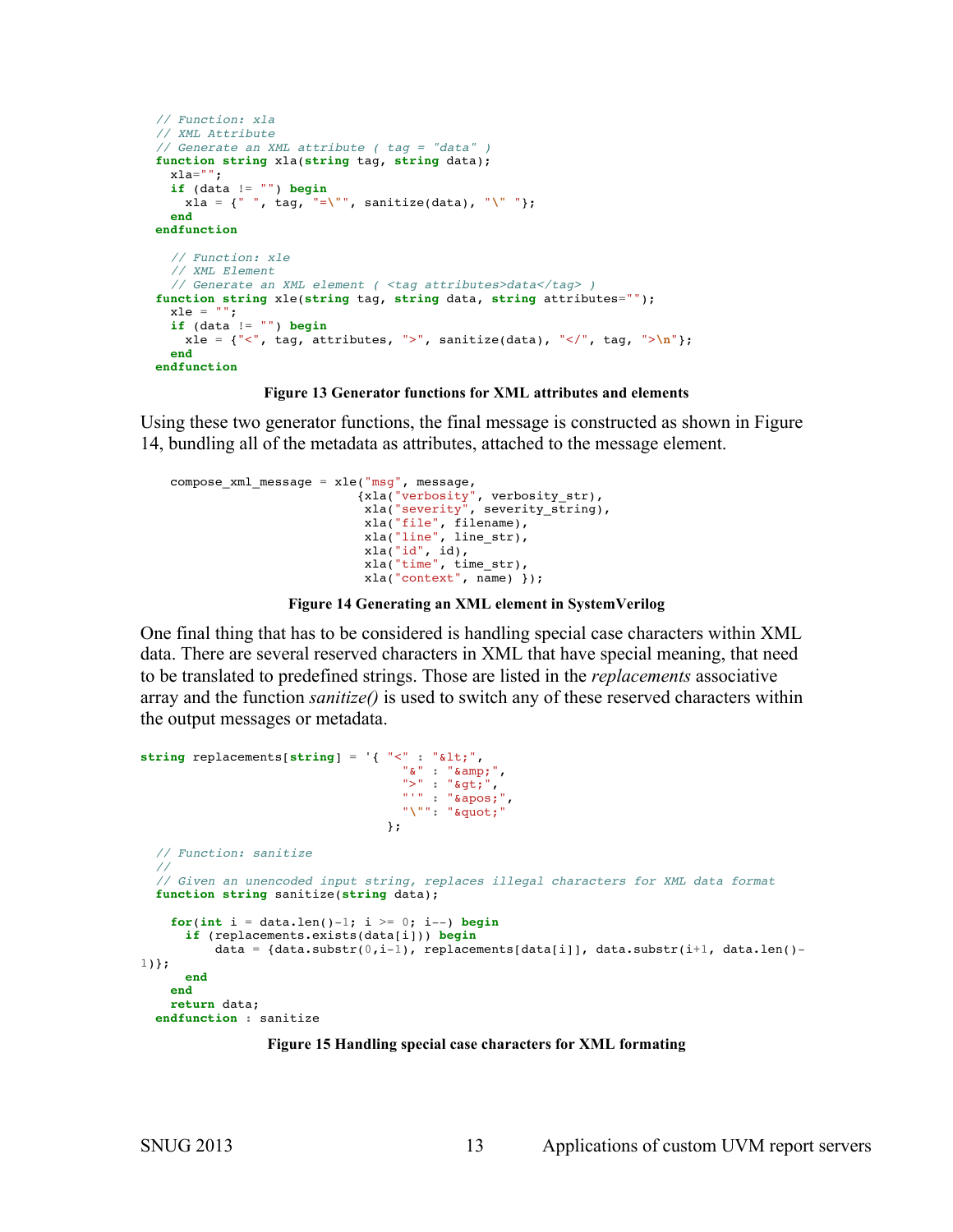## **7. Custom Log Reconstruction**

It is straightforward to write scripts to reconstruct a log file from an XML log generated in the style described in Section 6. Figure 16 demonstrates how this can be done in the Python scripting language. Python has standard libraries that can be used for XML parsing and it is easy to write a filter that can parse and output a customizable view of any given log.

```
from xml.etree.ElementTree import parse
data=parse('log.xml')
log=data.getroot()
for msg in log:
   if eval(msg.attrib['verbosity']) < 101:
     print msg.attrib['verbosity'], msg.attrib['severity'], msg.text
```
#### **Figure 16 Python example of log file processing**

This sort of scripted filtering can be useful for a variety of applications, producing a standard text log that summarizes a test, for use in continuous integration tools. It can be useful to provide a quick overview of what the flow was, while hiding much of the detail. The script in Figure 16 is also a good basis for a log file scanner, checking for particular known error conditions or other expected messages (e.g., an "END OF SIMULATION" message that might be required to indicate a successful test completion)

## **8. GUI to Interactively Filter Messages**

The static scripted parsing of log files discussed in the previous section is useful for many applications. However, interactive manipulation of the log file is particularly powerful when trying to debug a given failure. As a proof of concept a simple GUI viewer was created. This GUI demonstrates the simplicity of the parser when using an XML log and also the powerful features that can be enabled.

Dynamically reformatting the messages, as shown in Figure 17, is beneficial to the end user. In the upper screenshot, the messages are formatted to show verbosity, timestamp, context string and the text message itself. In the lower snapshot, the format string has been changed to include the originating file and line, and the context string has been removed. This change can be done using a dropdown box that contains a variety of predefined formats, or a new format string can be typed into the same dropdown box. This allows the messages to be tuned to suit a particular debugging task, instantly. It also allows a user to see all of the metadata they are interested in, while easily hiding additional information that is cluttering the log. Enhancements could provide all of the relevant metadata for a log as a tooltip when the mouse cursor is hovered over a message. As all of the metadata is available, it is relatively easy to link directly to the originating point of the message in the source code.

| 000                                                                                                                                                                                                                                                                                                                                                                                                                                                                      |          | loq.xml                 |                          |      |
|--------------------------------------------------------------------------------------------------------------------------------------------------------------------------------------------------------------------------------------------------------------------------------------------------------------------------------------------------------------------------------------------------------------------------------------------------------------------------|----------|-------------------------|--------------------------|------|
| Find<br>UVM MEDIUM                                                                                                                                                                                                                                                                                                                                                                                                                                                       | UVM INFO | $\overline{\mathbf{v}}$ | /sv/ubus slave monitor.s | Quit |
| Sverbosity str Stime : Scontext Smsg                                                                                                                                                                                                                                                                                                                                                                                                                                     |          |                         |                          |      |
| UVM LOW 2680 : uvm test top.ubus example tb0.ubus0.slaves[0].monitor Covergroup 'cov trans' coverage: 42.500000<br>UVM LOW 2680 : uvm test top.ubus example tb0.ubus0.slaves[1].monitor Covergroup 'cov trans' coverage: 42.500000<br>UVM LOW 2680 : uvm test top.ubus example tb0.ubus0.slaves[2].monitor Covergroup 'cov trans' coverage: 42.500000<br>UVM LOW 2680 : uvm test top.ubus example tb0.ubus0.slaves[3].monitor Covergroup 'cov trans' coverage: 42.500000 |          |                         |                          |      |
| UVM MEDIUM                                                                                                                                                                                                                                                                                                                                                                                                                                                               |          |                         |                          |      |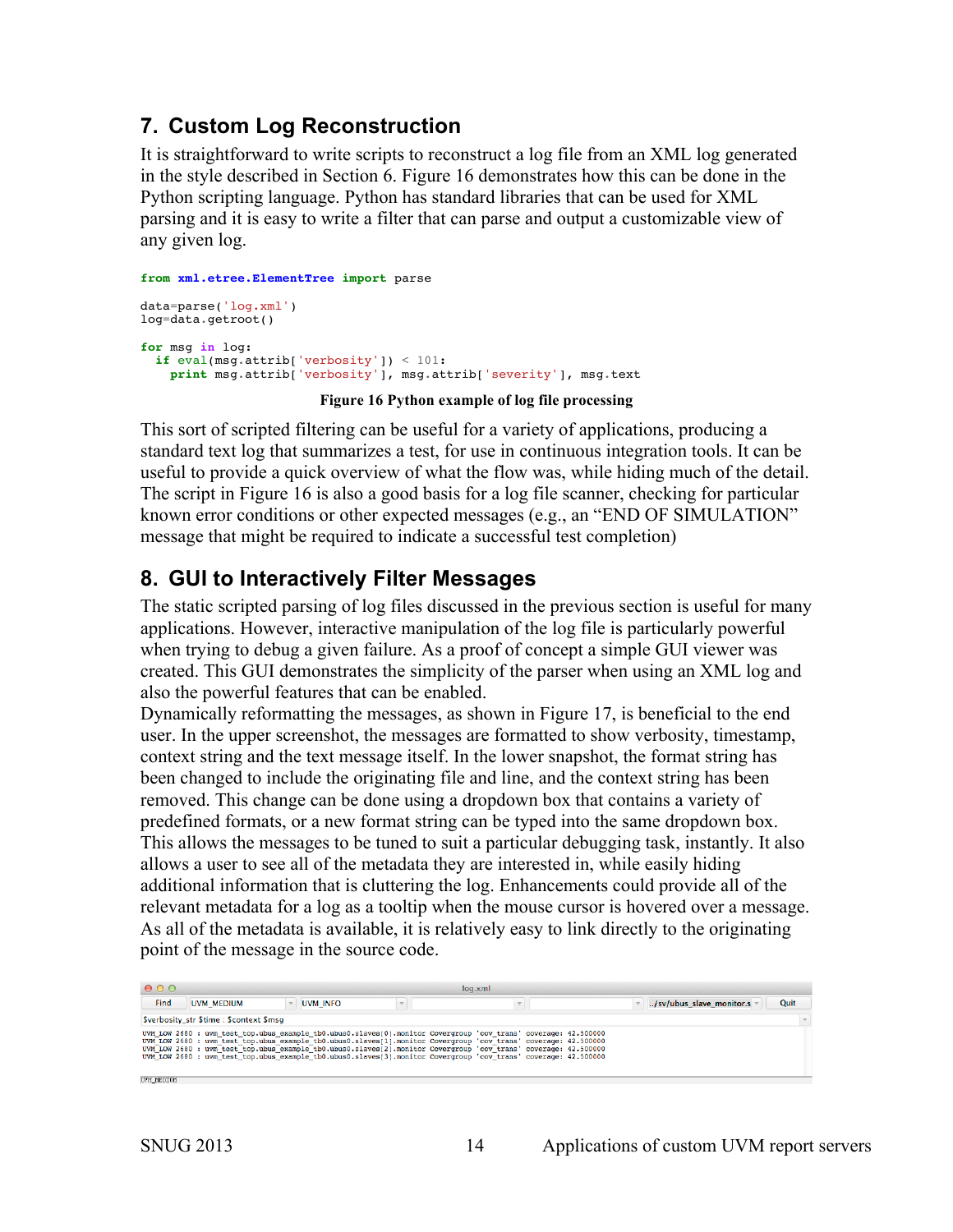| 000                                                                                                                                                                                                                                                                                                                                                                      |                                          |                 |  | loq.xml                 |                                  |  |  |
|--------------------------------------------------------------------------------------------------------------------------------------------------------------------------------------------------------------------------------------------------------------------------------------------------------------------------------------------------------------------------|------------------------------------------|-----------------|--|-------------------------|----------------------------------|--|--|
| Find                                                                                                                                                                                                                                                                                                                                                                     | <b>UVM LOW</b>                           | <b>UVM INFO</b> |  | $\overline{\mathbf{v}}$ | Quit<br>/sv/ubus slave monitor.s |  |  |
|                                                                                                                                                                                                                                                                                                                                                                          | Sverbosity str Stime (Sfile: Sline) Smsg |                 |  |                         |                                  |  |  |
| UVM LOW 2680 (/sv/ubus slave monitor.sv:243) Covergroup 'cov trans' coverage: 42.500000<br>UVM LOW 2680 (/sv/ubus slave monitor.sv:243) Covergroup 'cov trans' coverage: 42.500000<br>UVM LOW 2680 (/sv/ubus slave monitor.sv:243) Covergroup 'cov trans' coverage: 42.500000<br>UVM LOW 2680 (/sv/ubus slave monitor.sv:243) Covergroup 'cov trans' coverage: 42.500000 |                                          |                 |  |                         |                                  |  |  |
| UVM LOW                                                                                                                                                                                                                                                                                                                                                                  |                                          |                 |  |                         |                                  |  |  |

**Figure 17 Example of dynamically reformatting a message**

With the additional metadata present in the file, it is also possible to provide filtering tools to collapse and expand the visible log messages, based on all of the metadata fields. Figure 18 demonstrates filtering based on the verbosity of the message string, with the upper screenshot showing messages at UVM\_LOW or lower levels and the lower screenshot showing the same portion of the log, with UVM\_HIGH and lower levels of verbosity enabled. Similarly, Figure 19 demonstrates filtering the message based on the ID context of the log.

| 000                                                                                                                                                                                                                                                                                                                                                                   |                                                                    |                                                                                                             | log.xml                                                                                                                                                                                                                                                                                                                                                                                                                                                                                                                                                                                                                                                                                                                                                                                                                                                                                         |              |                                  |
|-----------------------------------------------------------------------------------------------------------------------------------------------------------------------------------------------------------------------------------------------------------------------------------------------------------------------------------------------------------------------|--------------------------------------------------------------------|-------------------------------------------------------------------------------------------------------------|-------------------------------------------------------------------------------------------------------------------------------------------------------------------------------------------------------------------------------------------------------------------------------------------------------------------------------------------------------------------------------------------------------------------------------------------------------------------------------------------------------------------------------------------------------------------------------------------------------------------------------------------------------------------------------------------------------------------------------------------------------------------------------------------------------------------------------------------------------------------------------------------------|--------------|----------------------------------|
| Find<br><b>UVM LOW</b>                                                                                                                                                                                                                                                                                                                                                | <b>UVM INFO</b>                                                    | $\mathbf v$                                                                                                 | $\mathbf{v}$                                                                                                                                                                                                                                                                                                                                                                                                                                                                                                                                                                                                                                                                                                                                                                                                                                                                                    | $\mathbf{v}$ | Quit<br>$\overline{\phantom{a}}$ |
| \${verbosity str} @ \${time} : [\${id}] \${msq}                                                                                                                                                                                                                                                                                                                       |                                                                    |                                                                                                             |                                                                                                                                                                                                                                                                                                                                                                                                                                                                                                                                                                                                                                                                                                                                                                                                                                                                                                 |              | $\overline{\phantom{a}}$         |
| num slaves<br>intf checks enable<br>intf coverage enable<br>recording detail<br>recording detail                                                                                                                                                                                                                                                                      | integral<br>integral<br>integral<br>uvm verbositv<br>uvm verbosity | $'$ h4<br>32<br>$'$ h <sub>1</sub><br>$^{\prime}$ h <sub>1</sub><br>32<br>UVM FULL<br>32<br><b>UVM FULL</b> |                                                                                                                                                                                                                                                                                                                                                                                                                                                                                                                                                                                                                                                                                                                                                                                                                                                                                                 |              |                                  |
| UVM NONE $\ell$ 0 : [loop read modify write seq] loop read modify write seq startingitr = 8<br>UVM NONE $\ell$ 0 : [loop read modify write seq] loop read modify write seq startingitr = 6<br>UVM LOW @ 210 : [TEST DONE] run' phase is ready to proceed to the 'extract' phase<br>UVM LOW @ 350 : [TEST DONE] 'run' phase is ready to proceed to the 'extract' phase |                                                                    |                                                                                                             | UVM LOW @ 110 : [ubus example scoreboard] READ to empty address Updating address : d488 with data : f7<br>UVM LOW @ 160 : [ubus example scoreboard] READ to empty address Updating address : f9bb with data : b5<br>UVM LOW @ 250 : [ubus example scoreboard] WRITE to existing address Updating address : f9bb with data : b6<br>UVM LOW @ 300 : [ubus example scoreboard] WRITE to existing address Updating address : d488 with data : f8                                                                                                                                                                                                                                                                                                                                                                                                                                                    |              |                                  |
| UVM LOW @ 590 : [TEST DONE] 'run' phase is ready to proceed to the 'extract' phase<br>UVM LOW                                                                                                                                                                                                                                                                         |                                                                    |                                                                                                             | UVM LOW @ 390 : [ubus example scoreboard] READ to existing address Checking address : f9bb with data : b6<br>UVM LOW @ 440 : (ubus example scoreboard) READ to existing address Checking address : d488 with data : f8<br>UVM LOW @ 490 : [ubus example scoreboard] READ to empty address Updating address : cf47 with data : ld<br>UVM LOW @ 540 : [ubus example scoreboard] READ to empty address Updating address : 150e with data : e8<br>UVM LOW @ 630 : [ubus example scoreboard] WRITE to existing addressUpdating address : cf47 with data : le<br>UVM LOW @ 680 : (ubus example scoreboard) WRITE to existing address Updating address : 150e with data : e9<br>UVM LOW @ 750 : [ubus example scoreboard] READ to existing address Checking address : cf47 with data : le<br>UVM LOW @ 800 : [ubus example scoreboard] READ to existing address Checking address : 150e with data : e9 |              |                                  |

| 000                                                                                 |                                                                                                                                                                                                                                                                                                                                                                                                                                                                                                                                                                                                                                                                                                                                                                                                                                      |                                                                      |                 | log.xml                                                                                                                                                                                                                                                                                                                                                                                                                                |                          |                                 |
|-------------------------------------------------------------------------------------|--------------------------------------------------------------------------------------------------------------------------------------------------------------------------------------------------------------------------------------------------------------------------------------------------------------------------------------------------------------------------------------------------------------------------------------------------------------------------------------------------------------------------------------------------------------------------------------------------------------------------------------------------------------------------------------------------------------------------------------------------------------------------------------------------------------------------------------|----------------------------------------------------------------------|-----------------|----------------------------------------------------------------------------------------------------------------------------------------------------------------------------------------------------------------------------------------------------------------------------------------------------------------------------------------------------------------------------------------------------------------------------------------|--------------------------|---------------------------------|
| Find<br><b>UVM HIGH</b>                                                             |                                                                                                                                                                                                                                                                                                                                                                                                                                                                                                                                                                                                                                                                                                                                                                                                                                      | <b>UVM INFO</b>                                                      | $\mathbf{v}$    | $\overline{\phantom{a}}$                                                                                                                                                                                                                                                                                                                                                                                                               | $\overline{\phantom{a}}$ | Quit<br>$\overline{\mathbf{v}}$ |
| \${verbosity str} @ \${time} : [\${id}] \${msq}                                     |                                                                                                                                                                                                                                                                                                                                                                                                                                                                                                                                                                                                                                                                                                                                                                                                                                      |                                                                      |                 |                                                                                                                                                                                                                                                                                                                                                                                                                                        |                          |                                 |
| recording detail                                                                    | uvm verbosity                                                                                                                                                                                                                                                                                                                                                                                                                                                                                                                                                                                                                                                                                                                                                                                                                        | 32                                                                   | <b>UVM FULL</b> |                                                                                                                                                                                                                                                                                                                                                                                                                                        |                          |                                 |
|                                                                                     | UVM MEDIUM $\ell$ 0 : [uvm test top.ubus example tb0.ubus0.masters[1].monitor MASTER ID] = 1<br>UVM MEDIUM @ 0 : [uvm test top.ubus example tb0.ubus0.masters[0].monitor MASTER ID] = 0<br>UVM MEDIUM @ 0 : [slave memory seq] slave memory seq starting<br>UVM MEDIUM @ 0 : [slave memory seq] slave memory seq starting<br>UVM MEDIUM @ 0 : [slave memory seq] slave memory seq starting<br>UVM MEDIUM @ 0 : [slave memory seq] slave memory seq starting<br>UVM NONE $80:$ [loop read modify write seq] loop read modify write seq startingitr = 8<br>UVM NONE $\ell$ 0 : (loop read modify write seq) loop read modify write seq startingitr = 6<br>UVM MEDIUM @ 0 : [read modify write seq] loop read modify write seq.rmw seq starting<br>UVM MEDIUM @ 0 : [read modify write seq] loop read modify write seq.rmw seq starting |                                                                      |                 | UVM MEDIUM @ 0 : [loop read modify write seq] loop read modify write seq pre body() raising main objection<br>UVM MEDIUM @ 0 : [loop read modify write seq] loop read modify write seq pre body() raising main objection<br>UVM LOW @ 110 : [ubus example scoreboard] READ to empty address Updating address : d488 with data : f7<br>UVM MEDIUM @ 110 : [uvm test top.ubus example tb0.ubus0.masters[0].monitor] Transfer collected : |                          |                                 |
| Name                                                                                | Type                                                                                                                                                                                                                                                                                                                                                                                                                                                                                                                                                                                                                                                                                                                                                                                                                                 | Size Value                                                           |                 |                                                                                                                                                                                                                                                                                                                                                                                                                                        |                          |                                 |
| ubus transfer inst ubus transfer<br>addr<br>read write<br>$\sim$<br><b>UVM HIGH</b> | integral<br>ubus read write enum<br><b><i>ENERGATE</i></b>                                                                                                                                                                                                                                                                                                                                                                                                                                                                                                                                                                                                                                                                                                                                                                           | 8711<br>'hd488<br>16<br>32<br><b>READ</b><br><b><i>FR1</i></b><br>22 |                 |                                                                                                                                                                                                                                                                                                                                                                                                                                        |                          |                                 |

**Figure 18 Example of filtering on verbosity**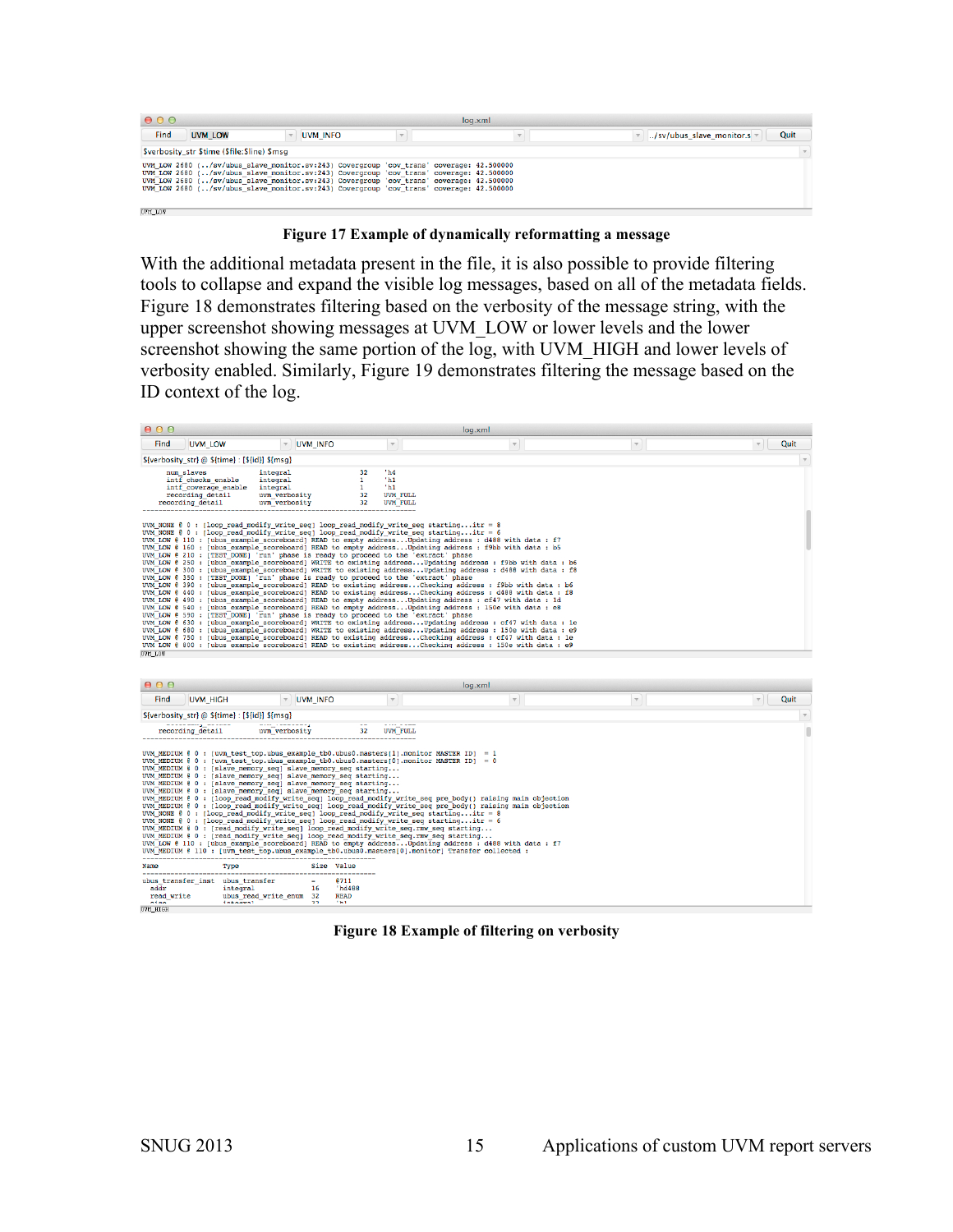| 000                                                                                                                                                                                                                                                                                                                |                 | log.xml                                                                                                                                                                          |                              |                      |
|--------------------------------------------------------------------------------------------------------------------------------------------------------------------------------------------------------------------------------------------------------------------------------------------------------------------|-----------------|----------------------------------------------------------------------------------------------------------------------------------------------------------------------------------|------------------------------|----------------------|
| Find<br><b>UVM DEBUG</b>                                                                                                                                                                                                                                                                                           | <b>UVM INFO</b> | $\mathbf v$                                                                                                                                                                      | loop_read_modify_write_seq = | Quit<br>$\mathbf{v}$ |
| S{verbosity str} @ \${time} ns :: \${msq}                                                                                                                                                                                                                                                                          |                 |                                                                                                                                                                                  |                              | $\mathbf{v}$         |
| UVM MEDIUM @ 0 ns :: loop read modify write seq pre body() raising main objection<br>UVM_MEDIUM @ 0 ns :: loop_read_modify_write_seq_pre_body() raising main objection<br>UVM NONE $\ell$ 0 ns :: loop read modify write seq startingitr = 8<br>UVM NONE $\ell$ 0 ns :: loop read modify write seq startingitr = 6 |                 | UVM MEDIUM @ 2180 ns :: loop read modify write seq post body() dropping main objection<br>UVM MEDIUM @ 2680 ns :: loop read modify write seq post body() dropping main objection |                              |                      |
| UVM DEBUG                                                                                                                                                                                                                                                                                                          |                 |                                                                                                                                                                                  |                              |                      |

#### **Figure 19 Filtering on a message id**

While this sort of filtering is possible in existing tools (with the exception of verbosity) it is much simpler to provide a feature rich and flexible way of doing this using a markup based log format. It is also simpler to implement useful features such as syntax highlighting and hierarchical folding when the metadata is already separated.

## **9. Managing Large Log Files**

Long simulation runs and high verbosity settings will produce extremely large log files. I do not advocate always running at the UVM\_DEBUG level of verbosity, but have found it very useful to capture at a level one or two higher than is often used, then selectively view the details using log viewers as described in this paper. Markup and XML in particular actually make these larger log files potentially easier to manage. As individual messages are demarked in the log with tags and parsed as units in the various XML tools, it is simpler to step through larger log files and just show a view on the contents. Tools do not have to read in the entire log but can operate on sliding windows to help reduce the overhead of extremely large log files from long simulation runs. XML has two main parsing styles, XML Document Object Model (DOM), which uses tree model and loads the entire log and Simple API for XML (SAX) which parses the log using an event based, callback model to only process one element at a time. SAX could potentially be used to reduce the memory footprint of processing a large log. The examples provided in this paper are all DOM based parsers.

It is also possible to use similar techniques as described in this paper to store the data in an SQL or SQLite database rather than to XML. In that case, each message is tagged with a unique id number and it is even simpler to manage iterating through the messages. SQL has similar advantages of storing all of the metadata with the message and allowing later reconstruction of the desired messages. An example of how to log to SQL is included in the sample code made available along with this paper.

## **10. Conclusions and Future Work**

The logging format and viewer have been implemented and have proven to be useful and effective in debugging UVM simulations. Very little modification is required to an existing testbench to implement this XML logging and it has a low overhead on the simulation time, compared to normal logging. The viewer tools have also been useful in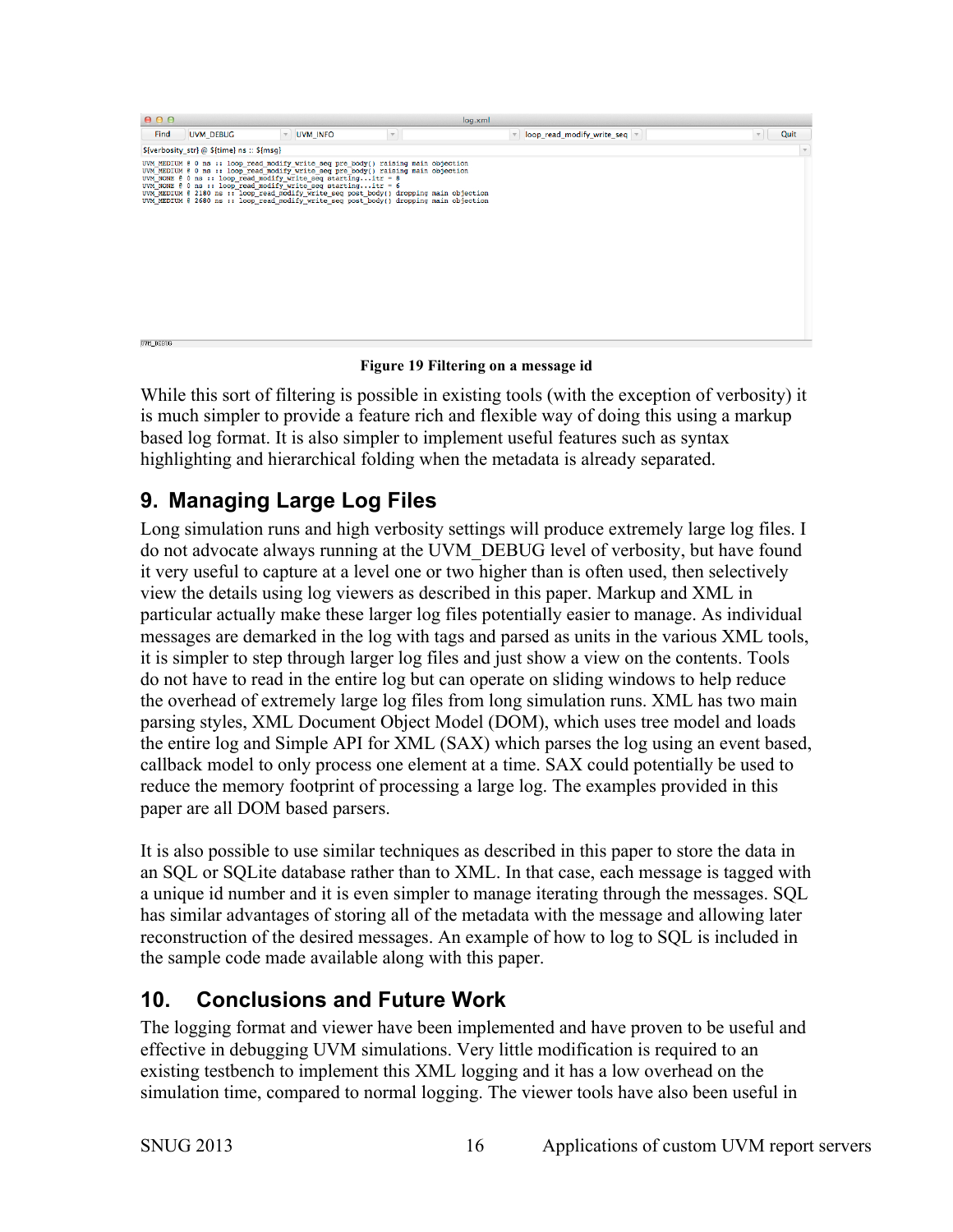debugging and analyzing log reports more efficiently than with the existing plaintext files.

The current implementation stores messages to a separate log containing the XML messages, and leaves the normal unprocessed stdout log with UVM messages and any messages from other parts of the simulation (DPI C-code, third-party IP that uses \$display messages and so on). Ideally, the stdout message log should contain the XML markers so that non-UVM messages can be incorporated into any viewer tools. The parser would then need to handle the exceptions caused by having these messages in the file, as they would not be properly formatted XML. Any of these strings that cause exceptions could be captured and stored in a non-UVM category that could be displayed inline or filtered, appropriately. The current implementation of the viewer does not implement this feature and should be added.

Also, the viewer should be able to support folding of messages (e.g., by verbosity) and it is planned to add this feature. Similarly, syntax highlighting, or color-coding of sources, highlighting numbers and similar pieces of interesting data will be implemented. Optimizations to support larger log files and more efficiently parse the data need to be implemented. XML parsers do provide mechanisms to handle large data sets efficiently, but the current implementation of the viewer loads the entire log file into memory and parses it. This could be more efficiently implemented.

## **11. Source Code**

The source code for the XML logging report server along with examples using other markup formats such as JSON, HTML and YAML are available online [6]. There is also an SQLite logging implementation available.

## **12. References**

- 1. UVM Accellera standard, *http://www.accellera.org/downloads/standards/uvm*
- 2. XML standard, *http://www.w3.org/TR/REC-xml/*
- 3. XSLT standard, *http://www.w3.org/TR/xslt20/*
- 4. DVE SmartLog, *http://www.synopsys.com*
- 5. DVT Eclipse Smart Log, *http://www.dvteclipse.com/documentation/sv/UVM\_Smart\_Log.html*
- 6. UVM Logging source code, https://bitbucket.org/verilab/uvm\_structured\_logs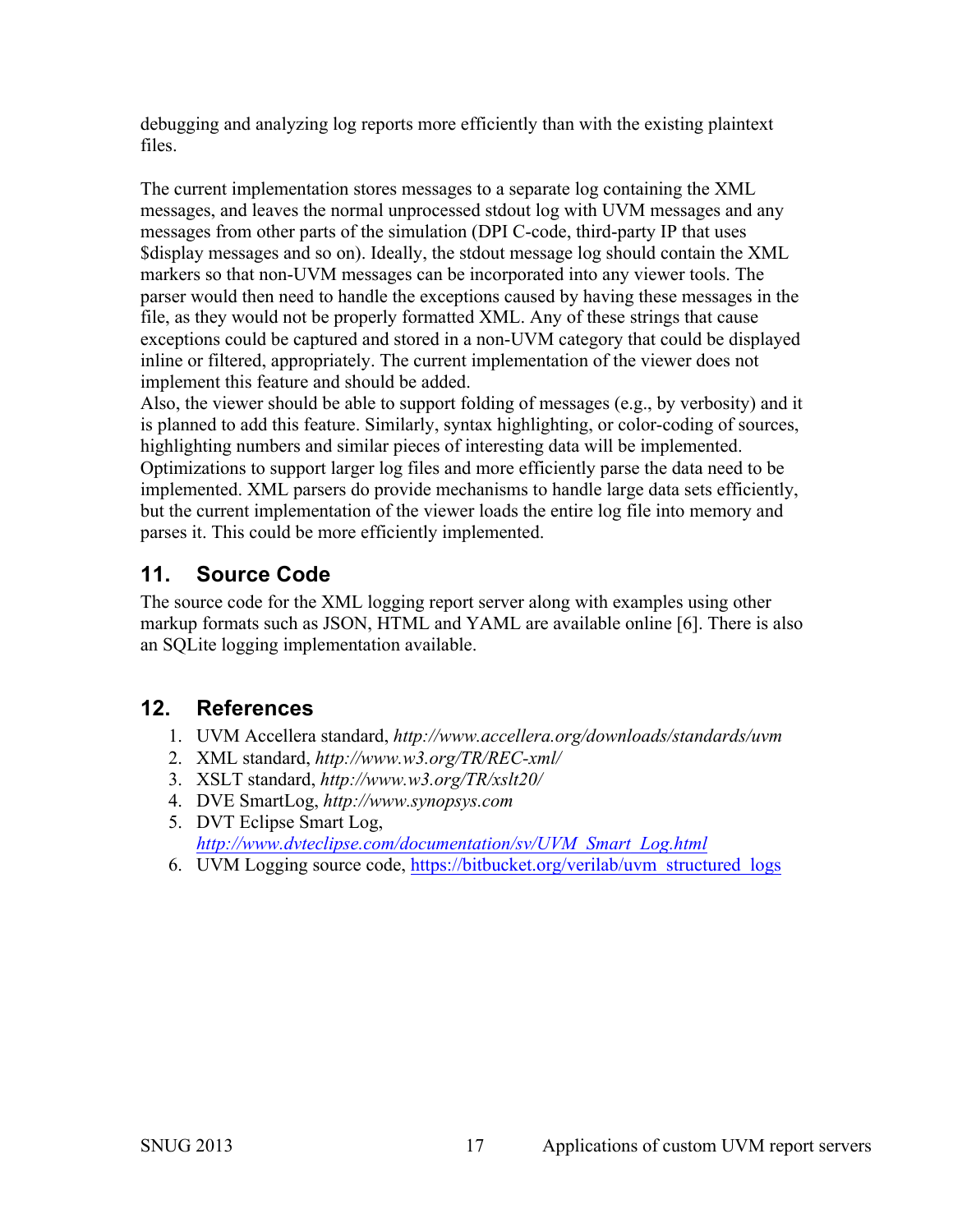### **13. Unified UVM\_1\_1 and UVM\_1\_2 XML Server**

```
//----------------------------------------------------------------------
// Copyright 2012 Verilab Inc.
     // Gordon McGregor (gordon.mcgregor@verilab.com)
//
    // All Rights Reserved Worldwide 
// 
    Licensed under the Apache License, Version 2.0 (the
     // "License"); you may not use this file except in 
     // compliance with the License. You may obtain a copy of 
     // the License at 
// 
         // http://www.apache.org/licenses/LICENSE-2.0 
// 
// Unless required by applicable law or agreed to in 
// writing, software distributed under the License is 
// distributed on an "AS IS" BASIS, WITHOUT WARRANTIES OR 
// CONDITIONS OF ANY KIND, either express or implied. See 
// the License for the specific language governing 
    // permissions and limitations under the License. 
//----------------------------------------------------------------------
import uvm_pkg::*;
`include "uvm_macros.svh"
// Class: xml_report_server
//
// Replacement for uvm_report_server to log messages to an XML format
// that can be more easily reused and manipulated by external tools/ viewers
//
// Basic XML schema
// <log>
// <msg verbosity="val" severity="string" file="filename" line="val" id="string" 
time="val" context="string(optional)">text</msg>
// ...
// <msg verbosity="val" severity="string" file="filename" line="val" id="string" 
time="val" context="string(optional)">text</msg>
// <msg verbosity="val" severity="string" file="filename" line="val" id="string" 
time="val" context="string(optional)">text</msg>
// ...
// </log>
//
class xml_report_server extends uvm_report_server;
   uvm_report_server old_report_server;
   uvm_report_global_server global_server;
   // characters that are invalid XML that have to be encoded
  string replacements[string] = '{ "<" : "&lt;",
                                    "\&" : "&;">' : "`gt;",
                                   " " " " : " \'""\"": """
 };
   integer logfile_handle;
   //Function: new
   // constructor
   function new(string name = "xml_report_server", log_filename = "log.xml"); 
`ifdef UVM_VERSION_1_2
     super.new(name);
`else
     super.new();
     set_name(name);
`endif
     global_server = new();
    instal-server();
    logfile handle = $fopen(logfilename, "w");
    report header(logfile handle);
```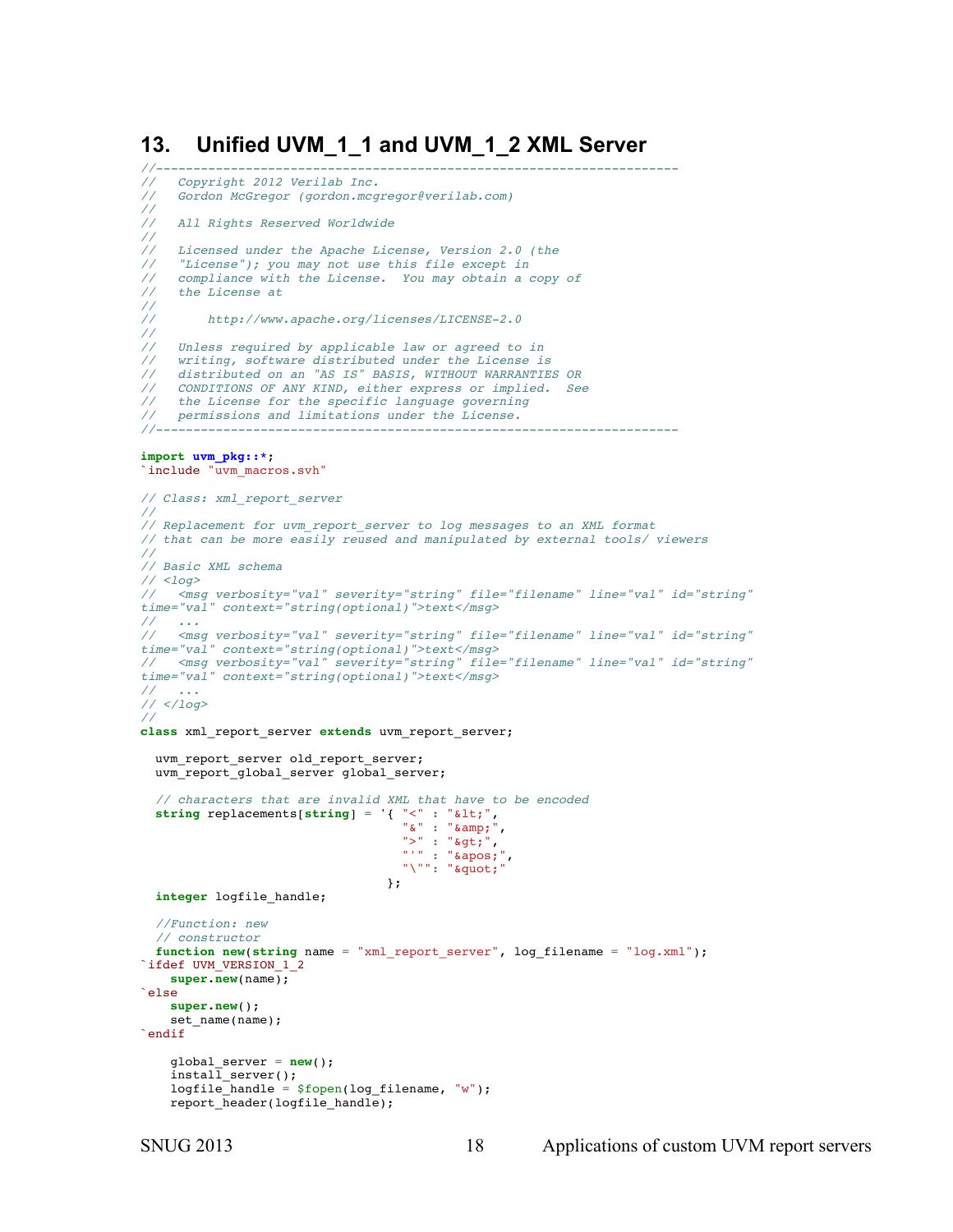**endfunction**

```
 // Function: install_server
   // replace the global server with this server
   function void install_server;
     old_report_server = global_server.get_server();
     global_server.set_server(this);
   endfunction
   // Function: enable_xml_logging
   // Configure all components to use UVM_LOG actions to trigger XML capture
   // has to be called after components have been instantiated (end of elaboration, run 
etc)
   function void enable_xml_logging(uvm_component base=null);
    uvm_root top;
     if (base == null) begin
      top = uvm root::get();
      base = top; end
     base.set_report_default_file_hier(logfile_handle);
     base.set_report_severity_action_hier(UVM_INFO, UVM_DISPLAY | UVM_LOG);
    base.set_report_severity_action_hier(UVM_WARNING, UVM_DISPLAY | UVM_LOG);
     base.set_report_severity_action_hier(UVM_ERROR, UVM_DISPLAY | UVM_LOG | UVM_COUNT);
     base.set_report_severity_action_hier(UVM_FATAL, UVM_DISPLAY | UVM_LOG | UVM_EXIT);
    base.get report handler().dump \overline{\text{state}}();
   endfunction
   // Function: convert_verbosity_to_string
   // Helper function to convert verbosity value to appropriate string, based on 
uvm_verbosity enum if an equivalent level
   function string convert_verbosity_to_string(int verbosity);
     uvm_verbosity l_verbosity;
     if ($cast(l_verbosity, verbosity)) begin
         convert_verbosity_to_string = l_verbosity.name();
     end else begin
         string l_str;
         l_str.itoa(verbosity);
         convert_verbosity_to_string = l_str;
     end
   endfunction
   // Function: report_header
   // Output standard XML header to log file
  function void report_header(UVM_FILE file = 0);
     f_display(file, "<?xml version=\"1.0\" encoding=\"UTF-8\"?>\n<?xml-stylesheet 
type=\"text/xsl\" href=\"uvm.xsl\"?><log>\n");
   endfunction
   // Function: report_footer
   // Output XML closing tags to log file 
   function void report_footer(UVM_FILE file = 0);
    f_display(file, "\sqrt{log}");
   endfunction
`ifdef UVM_VERSION_1_2
   // Function: report_summarize
   // tidy up logging and restore global report server
  function void report summarize(UVM_FILE file = 0);
`else
   // Function: summarize
   // tidy up logging and restore global report server
  function void summarize(UVM_FILE file = 0);
`endif
    report footer(logfile handle);
     global_server.set_server(old_report_server);
     $fclose(logfile_handle);
\widehat{1} ifdef UVM VERSION \overline{1} 2
   old report server.report summarize(file);
`else
    old report server.summarize(file);
```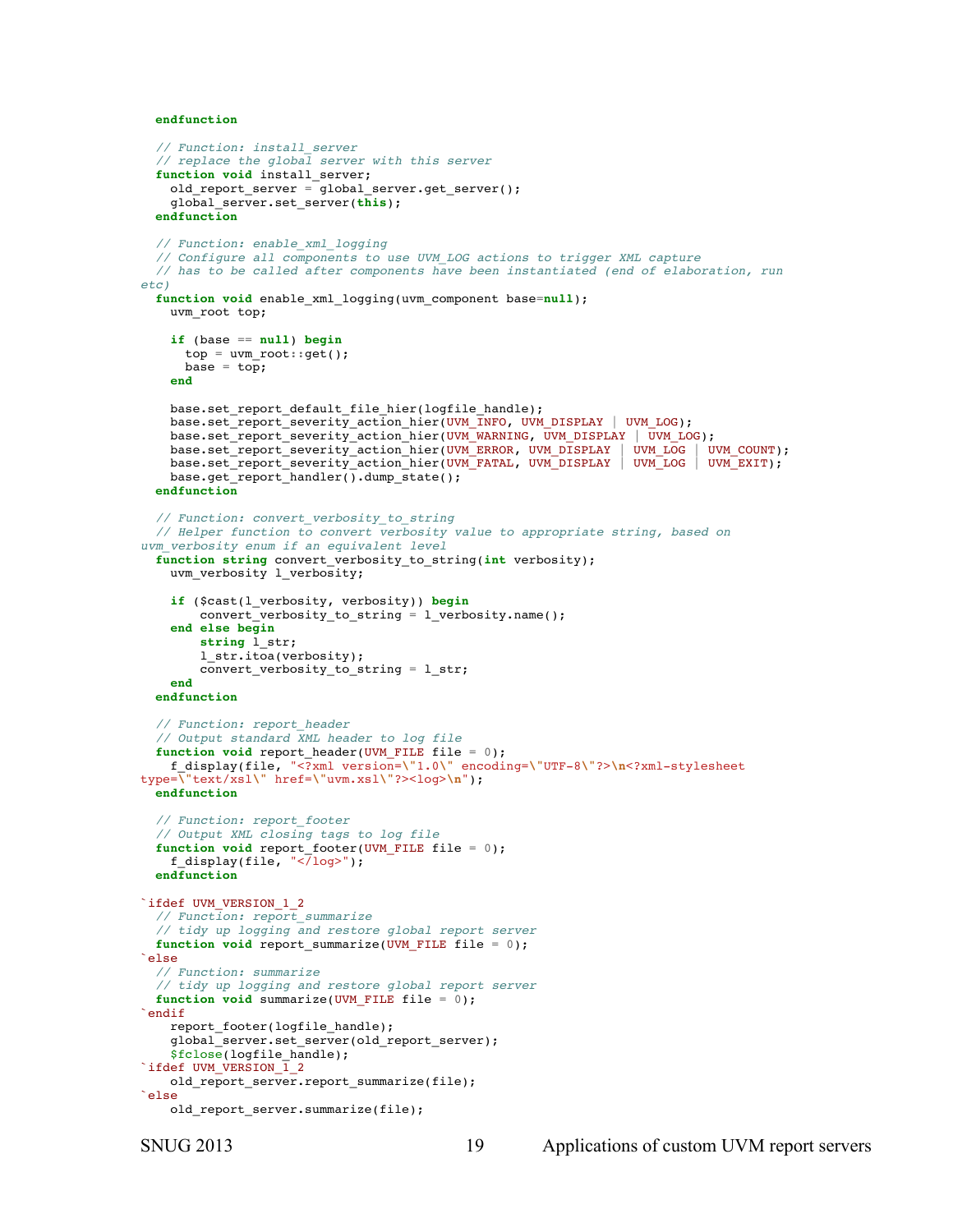```
`endif
  endfunction
`ifdef UVM_VERSION_1_2
  // Function: execute_report_message
 //
  // Processes the message's actions.
  virtual function void execute_report_message(uvm_report_message report_message);
   if(uvw_action_type'(report_message.action) = \overline{UVM NO ACTION}) return;
     // Update counts 
    incr_severity_count(report_message.severity);
    incr_id_count(report_message.id);
     // Process UVM_RM_RECORD action (send to recorder)
     if(report_message.action & UVM_RM_RECORD) begin
      report message.record message(uvm default recorder);
     end
     // Process UVM_DISPLAY and UVM_LOG action (send to logger)
     if((report_message.action & UVM_DISPLAY) || (report_message.action & UVM_LOG)) begin
         // DISPLAY action
       if(report_message.action & UVM_DISPLAY) begin
         $display("%s", compose_report_message(report_message));
       end
 // LOG action
 // if log is set we need to send to the file but not resend to the
       // display. So, we need to mask off stdout for an mcd or we need
       // to ignore the stdout file handle for a file handle.
       if(report_message.action & UVM_LOG) begin
        if( (report message.file == \overline{0}) ||
           (report_message.file != 32'h8000_0001) ) begin //ignore stdout handle
           UVM_FILE tmp_file = report_message.file;
          if((report message.file & 32'h8000 0000) == 0) begin // is an med so mask offstdout
             tmp_file = report_message.file & 32'hffff_fffe;
           end
         f_display(tmp_file, compose_log_report_message(report_message));
         end
       end 
    end
     // Process the UVM_COUNT action
     if(report_message.action & UVM_COUNT) begin
       if(get_max_quit_count() != 0) begin
        \overline{\text{incr\_quit\_count}}();
         // If quit count is reached, add the UVM_EXIT action.
         if(is_quit_count_reached()) begin
         report message.action | = UVM EXIT;
         end
       end 
     end
     // Process the UVM_EXIT action
     if(report_message.action & UVM_EXIT) begin
      uvm\_root l\_root = uvm\_root:get();
       l_root.die();
     end
     // Process the UVM_STOP action
     if (report_message.action & UVM_STOP) 
       $stop;
  endfunction
`else
  // Function: process_report
  //
   // Processes the message's actions.
  virtual function void process_report(
   uvm severity severity,
     string name,
    string id,
```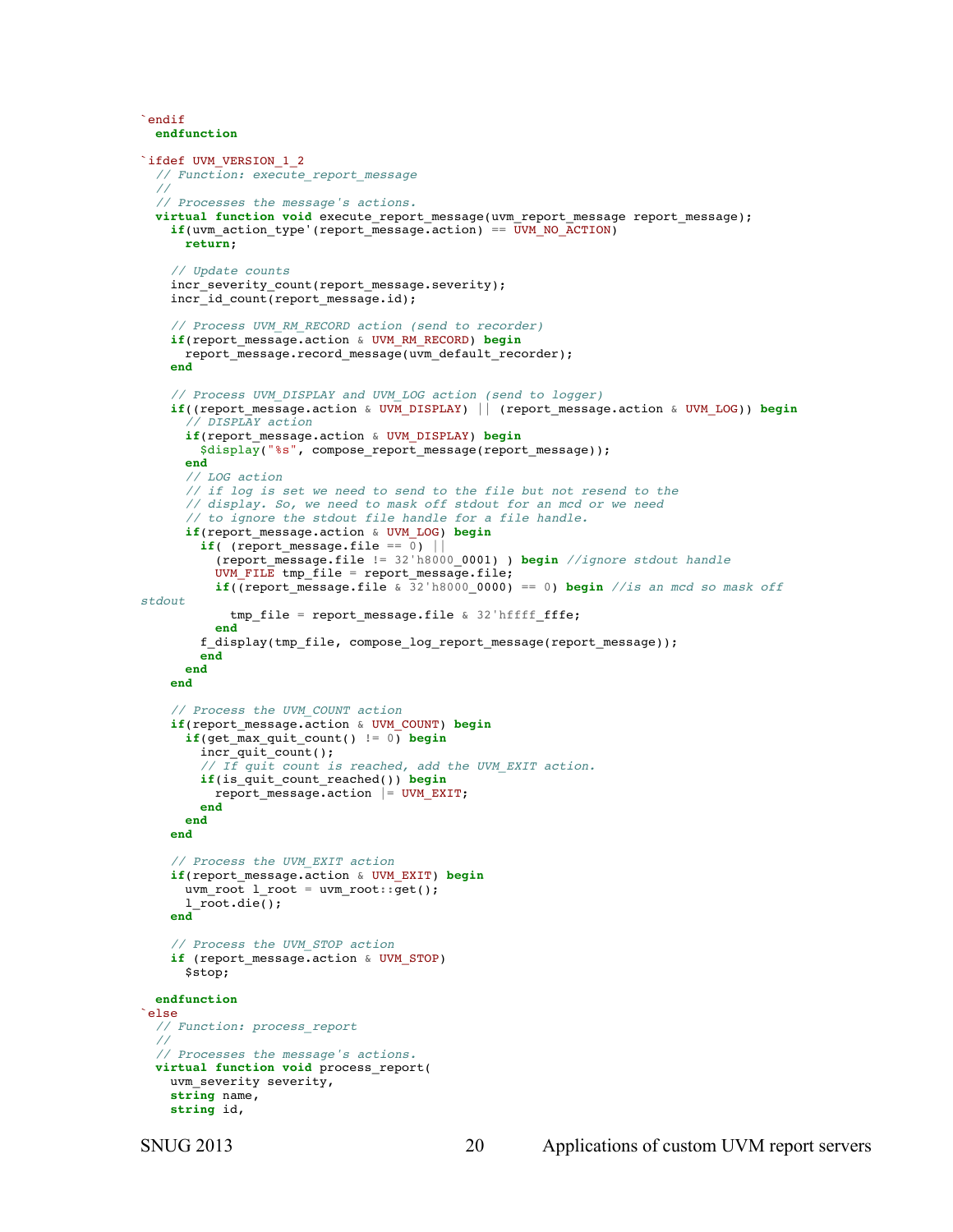```
 string message,
     uvm_action action,
     UVM_FILE file,
     string filename,
     int line,
     string composed_message,
     int verbosity_level,
     uvm_report_object client
     );
     // update counts
     incr_severity_count(severity);
    incr_id_count(id);
     if(action & UVM_DISPLAY)
       $display("%s",composed_message);
     // if log is set we need to send to the file but not resend to the
     // display. So, we need to mask off stdout for an mcd or we need
     // to ignore the stdout file handle for a file handle.
     if(action & UVM_LOG)
      if( (file == \overline{0}) || (file != 32'h8000_0001) ) //ignore stdout handle
       begin
        UVM FILE tmp file = file;
        if((file&32<sup>-h8000_0000) == 0) //is an mcd so mask off stdout</sup>
         begin
          tmp_file = file & 32'hffff_fffe;
         end
         composed_message = compose_xml_message(severity, verbosity_level, name, id, 
message, filename, line); 
         f_display(tmp_file, composed_message);
       end 
     if(action & UVM_EXIT) client.die();
     if(action & UVM_COUNT) begin
      if(get max quit_count() != 0) begin
         incr_quit_count();
         if(is_quit_count_reached()) begin
           client.die();
         end
       end 
     end
    if (action & UVM STOP) $stop;
   endfunction
`endif
   // Function: sanitize
   //
   // Given an unencoded input string, replaces illegal characters for XML data format
   function string sanitize(string data);
    for(int i = data.length() - 1; i >= 0; i--) begin if (replacements.exists(data[i])) begin
          data = {data.substr(0,i-1), replacements[data[i]], data.substr(i+1, data.len()-
1)};
       end
     end
     return data;
   endfunction : sanitize
   // Function: xla
   // XML Attribute
   // Generate an XML attribute ( tag = "data" )
   function string xla(string tag, string data);
    xla="";
     if (data != "") begin
       xla = {" ", tag, "=\"", sanitize(data), "\" "};
     end
   endfunction
     // Function: xle
```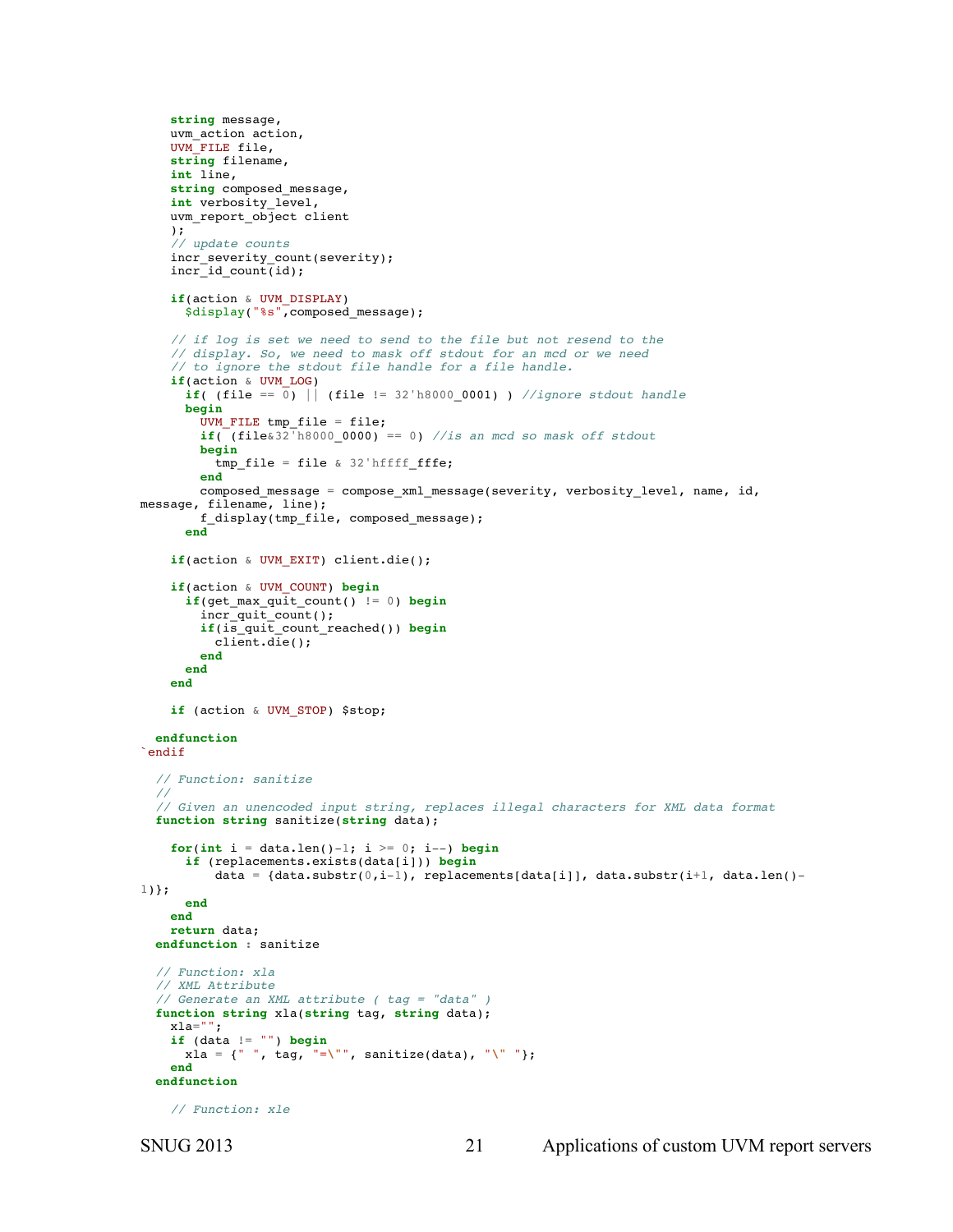```
 // XML Element
    // Generate an XML element ( <tag attributes>data</tag> )
  function string xle(string tag, string data, string attributes="");
   xle = " " if (data != "") begin
     xle = {"<", tag, attributes, ">", sanitize(data), "</", tag, ">\n"};
    end
  endfunction
`ifdef UVM_VERSION_1_2
  // Function: compose_log_report_message
   // Generate the XML encapsulated report message, for logging
  function string compose_log_report_message(uvm_report_message report_message);
    string severity_string;
    string verbosity_str;
    string time_str;
    string line_str;
   string context str;
    severity_string = report_message.severity.name();
    void'(verbosity_str.itoa(report_message.verbosity));
    void'(line_str.itoa(report_message.line));
// Make definable in terms of units.
    $swrite(time_str, "%0t", $time);
 compose_log_report_message = xle("msg", report_message.convert2string(),
 {xla("verbosity", verbosity_str), 
 xla("severity", severity_string),
                                     xla("file", report_message.filename),
                                     xla("line", line_str),
                                     xla("id", report_message.id),
                                    xla("time", time_str),
                                     xla("context", report_message.context_name) });
  endfunction
`else
  // Function: compose_xml_message
  // Generate the XML encapsulated report message, for logging 
  virtual function string compose_xml_message(
   uvm severity severity,
    int verbosity,
    string name,
    string id,
    string message,
    string filename,
    int line
    );
    uvm_severity_type sv;
    string severity_string;
   string time str;
    string line_str;
    string verbosity_str;
    sv = uvm_severity_type'(severity);
 severity_string = sv.name();
 $swrite(time_str, "%0t", $time);
    void'(line_str.itoa(line));
    void'(verbosity_str.itoa(verbosity));
    compose_xml_message = xle("msg", message,
 {xla("verbosity", verbosity_str), 
 xla("severity", severity_string),
                             xla("file", filename),
                             xla("line", line_str),
                            xla("id", id), xla("time", time_str),
                            xla("context", name) });
  endfunction
`endif 
endclass
```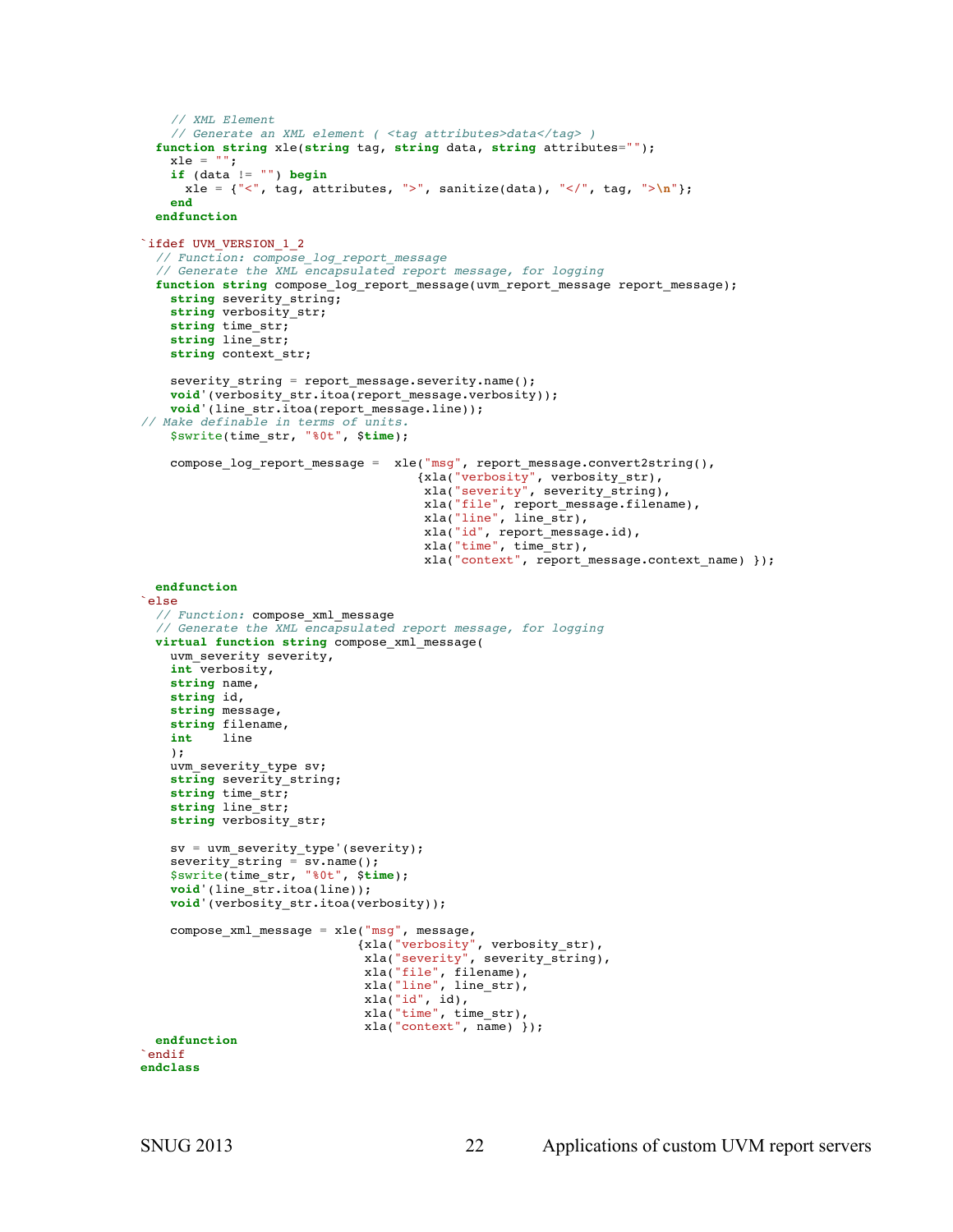# **14. Deployment of XML report server**

`include "xml\_report\_server.svh"

**class** example\_base\_test **extends** uvm\_test;

 `uvm\_component\_utils(example\_base\_test) xml\_report\_server xml\_server = **new**();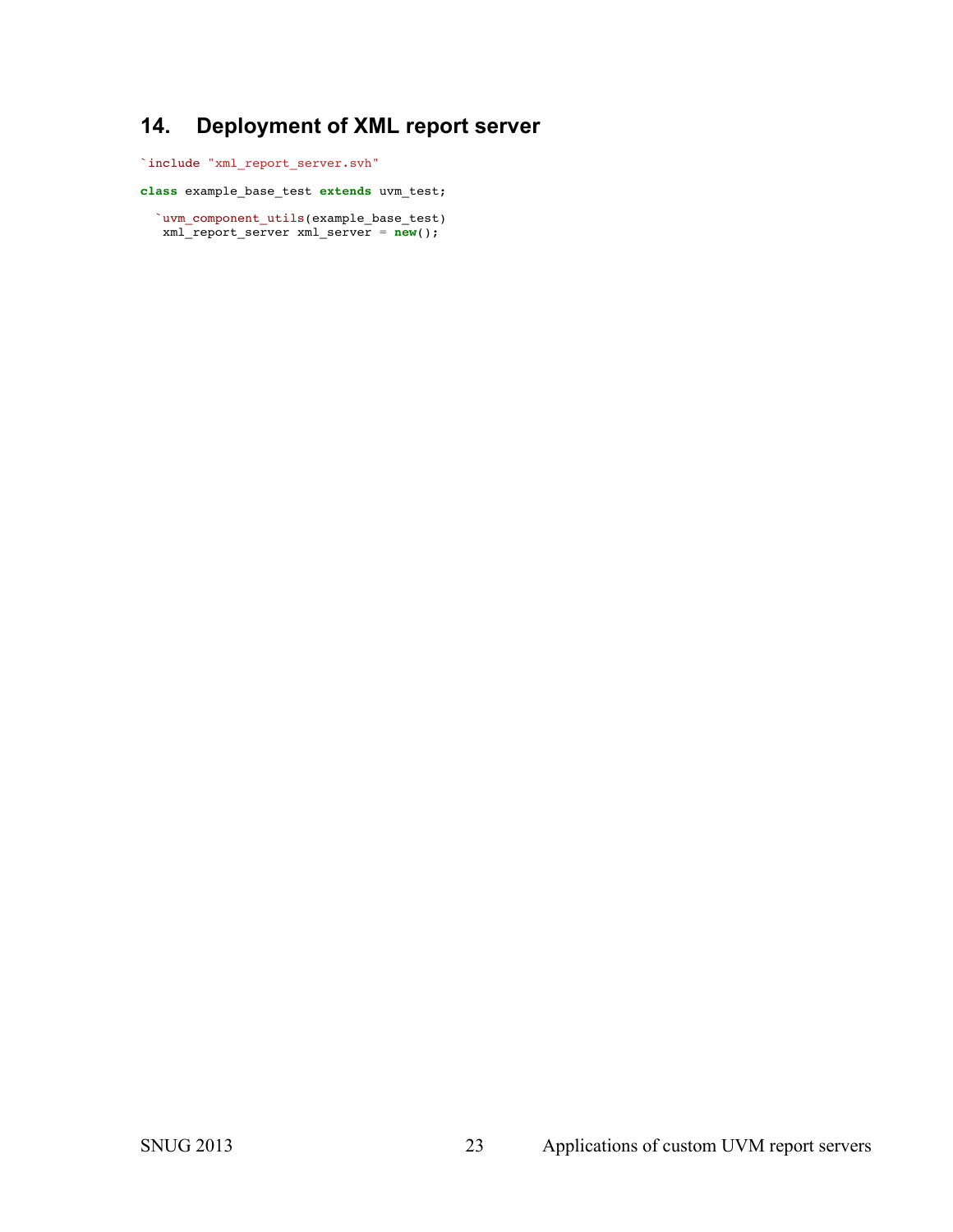## **15. UVM XML Style sheet for log parsing**

```
<?xml version="1.0" encoding="UTF-8"?>
<xsl:stylesheet version="1.0" xmlns:xsl="http://www.w3.org/1999/XSL/Transform">
<xsl:template match="/">
  <html>
   <body>
  <h2>UVM Log</h2>
    <table border="1">
       <tr bgcolor="#9acd32">
        <th>Severity</th>
         <th>Verbosity</th>
        <th>Time</th>
        <th>Text</th>
       </tr>
       <xsl:for-each select="log/msg[@verbosity < 401]">
       <tr>
         <td><xsl:value-of select="@severity"/></td>
        <td><xsl:value-of select="@verbosity"/></td>
         <td><xsl:value-of select="@time"/></td>
         <td><span><xsl:attribute name="title"><xsl:value-of
select="@file"/></xsl:attribute> <pre><xsl:value-of select="."/></pre></span></td>
       </tr>
       </xsl:for-each>
    </table>
  </body>
   </html>
</xsl:template>
</xsl:stylesheet>
```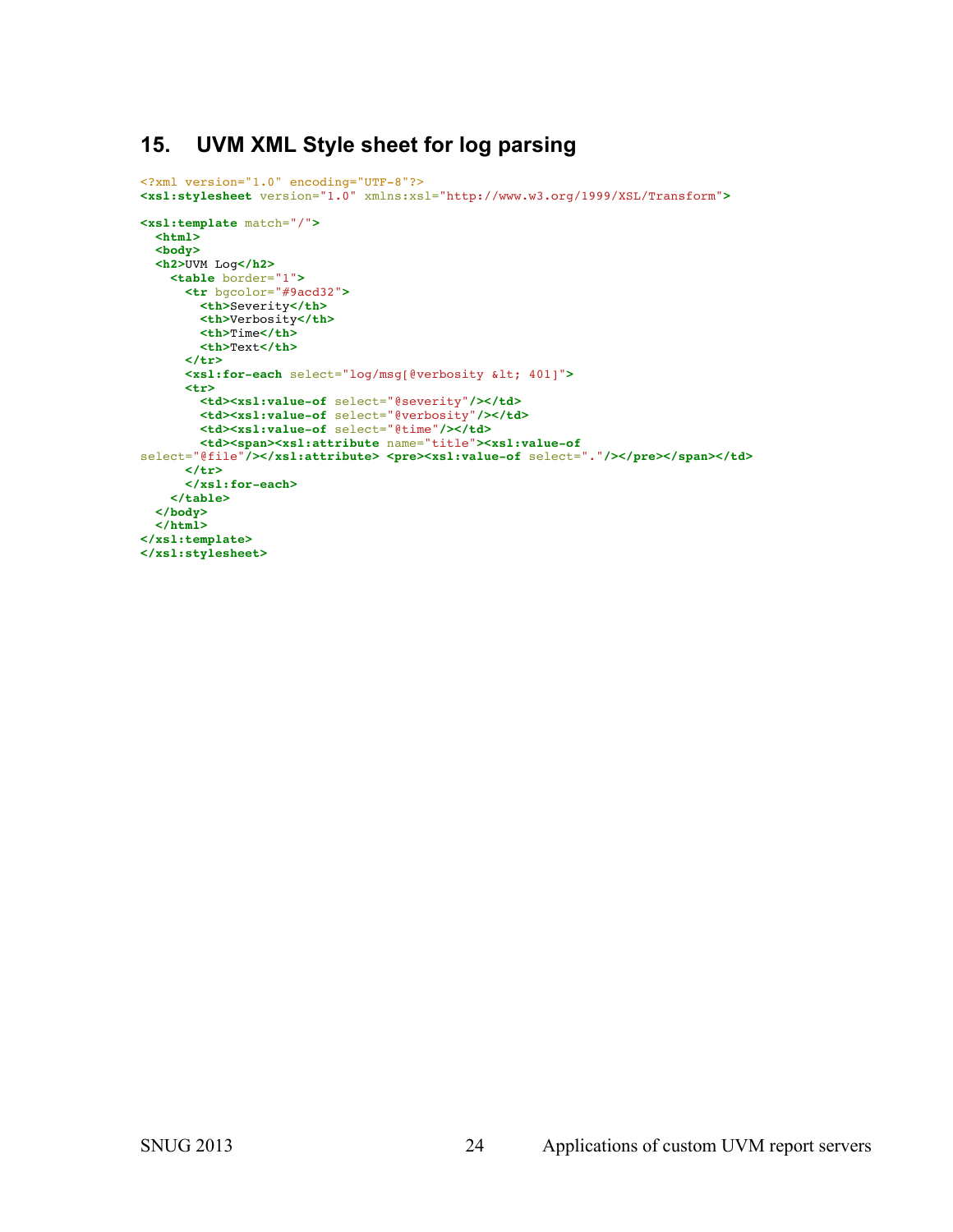### **16. Python XML Log viewer**

```
#!/usr/bin/env python3
from tkinter import *
from tkinter.ttk import *
from tkinter.simpledialog import askstring
from tkinter.filedialog import asksaveasfilename
from tkinter.messagebox import askokcancel 
from xml.etree.ElementTree import parse
import string
DEFAULT FORMATS = ("${severity}::${verbosity str} ${file}(${line}) @ ${time} : ${context}
[${id}] ${msg} ",
                    "${verbosity_str} @ ${time} : ${context} [${id}] ${msg}",
                   "${time} : ${context} ${msg}")
uvm verbosities = {"UVM_NONE":0, "UVM_LOW":100, "UVM_MEDIUM":200, "UVM_HIGH":300,
"UVM_FULL":400, "UVM_DEBUG":500}
uvm_verbosity_strings = {uvm_verbosities[v]:v for v in uvm_verbosities}
class ScrolledText(Frame):
     def __init__(self, parent=None, text='', file=None):
        Frame.<sup>11</sup>init<sub>1</sub>(self, parent)
         self.pack(expand=YES, fill=BOTH) 
         self.makewidgets()
         self.settext()
     def makewidgets(self):
         self.sbar = Scrollbar(self)
        text = Text(self, relief=SUNKEN) self.sbar.config(command=text.yview) 
         text.config(yscrollcommand=self.sbar.set) 
         self.status = StringVar()
        self.status widget = Label(self, textvar = self.status, relief=SUNKEN)
         self.status.set('status bar')
         self.status_widget.config(font=('courier', 10, 'normal'))
        self.status_widget.pack(side=BOTTOM, fill=X)
         self.sbar.pack(side=RIGHT, fill=Y) 
         text.pack(side=LEFT, expand=YES, fill=BOTH) 
         self.text = text
     def settext(self):
        self.text.config(state=NORMAL)
        scroll location = self.text.yview() if self.file: 
             text = self.parse_log()
 self.text.delete('1.0', END) 
 self.text.insert('1.0', text) 
         self.text.mark_set(INSERT, '1.0') 
         self.text.focus()
        self.text.config(state=DISABLED)
         self.text.yview('moveto', scroll_location[0])
     def gettext(self): 
         return self.text.get('1.0', END+'-1c') 
     def parse_log(self):
        log\_data = "" data=parse(self.file)
         log=data.getroot()
         verbosity_value = 101
        verbosity level = self.verbosity.get()
         if verbosity_level in uvm_verbosities:
            verbosity value = uvm verbosities[verbosity level] + 1
         severity_value = self.severity.get()
```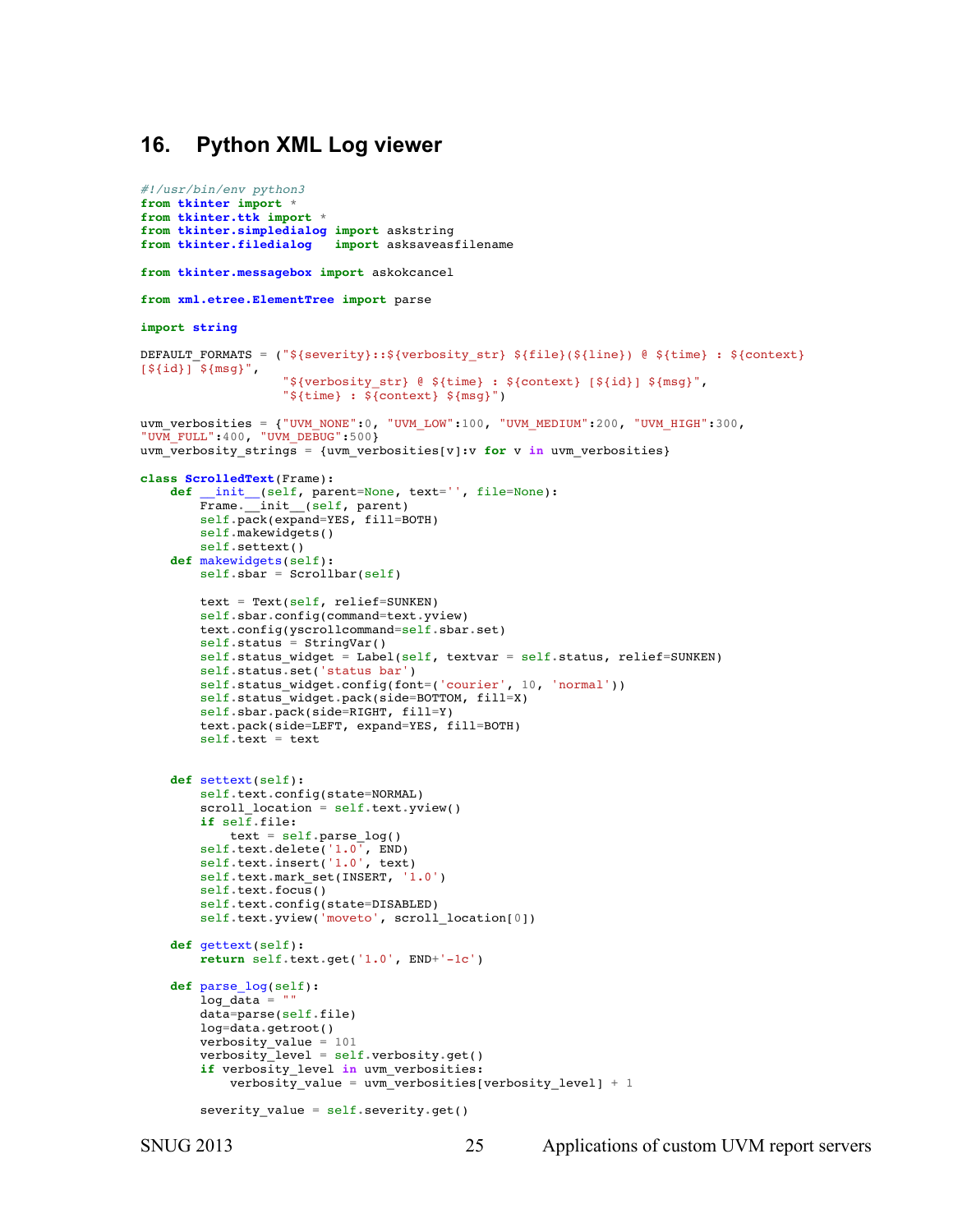```
context value = self.context.get()id_value = self.id.get()source_file_value = self.filer.get() message_template = string.Template(self.format.get() + '\n')
         for msg in log:
           if eval(msg.attrib['verbosity']) < verbosity_value:
             if context_value != ' ':
                 if msg.attrib['context'] != context_value:
                      continue
             if id_value != ' ':
                \overline{\textbf{if}} msq.attrib['id'] != id value:
                     continue
             if source_file_value != ' ':
                if msg.attrib['file'] != source file value:
                     continue
            if severity value != ' ' : if msg.attrib['severity'] != severity_value:
                      continue
             try:
                verbosity string = uvm verbosity strings[eval(msg.attrib['verbosity'])]
             except:
                 verbosity_string = msg.attrib['verbosity']
            log data += message template.substitute({x: msq.attrib[x]} for x in
msg.keys()}, verbosity_str = verbosity_string, msg=msg.text)
         return log_data
     def pre_parse_log(self):
         data=parse(self.file)
         log=data.getroot()
        severity set = set()file set = set()id<sub>set</sub> = set()context set = set() for msg in log:
             severity_set.add(msg.attrib['severity'])
             file_set.add(msg.attrib['file'])
             id_set.add(msg.attrib['id'])
             context_set.add(msg.attrib['context'])
         return(severity_set, file_set, id_set, context_set)
class SimpleEditor(ScrolledText): 
     def __init__(self, parent=None, file=None): 
        self root = Tk() self.file = file
         frm = Frame(parent)
         self.root.title(self.file)
         frm.pack(fill=X)
        self.format = StringVar()self.format\_wide = Combobox(frm, values = DEFAULT_FORMATS, textvar =self.format)
         self.format_widget.pack(side=BOTTOM, fill=X)
         self.format_widget.current(0)
         self.format_widget.bind('<Return>', self.updateLog)
         self.format_widget.bind('<<ComboboxSelected>>', self.updateLog)
         Button(frm, text='Find', command=self.onFind).pack(side=LEFT)
         (severity_set, file_set, id_set, context_set) = self.pre_parse_log()
        values = list(num verbosities.keys())
         values.sort(key = lambda x:uvm_verbosities[x])
        self.verbosity = Combobox(frm, values = values , state='readonly')
```